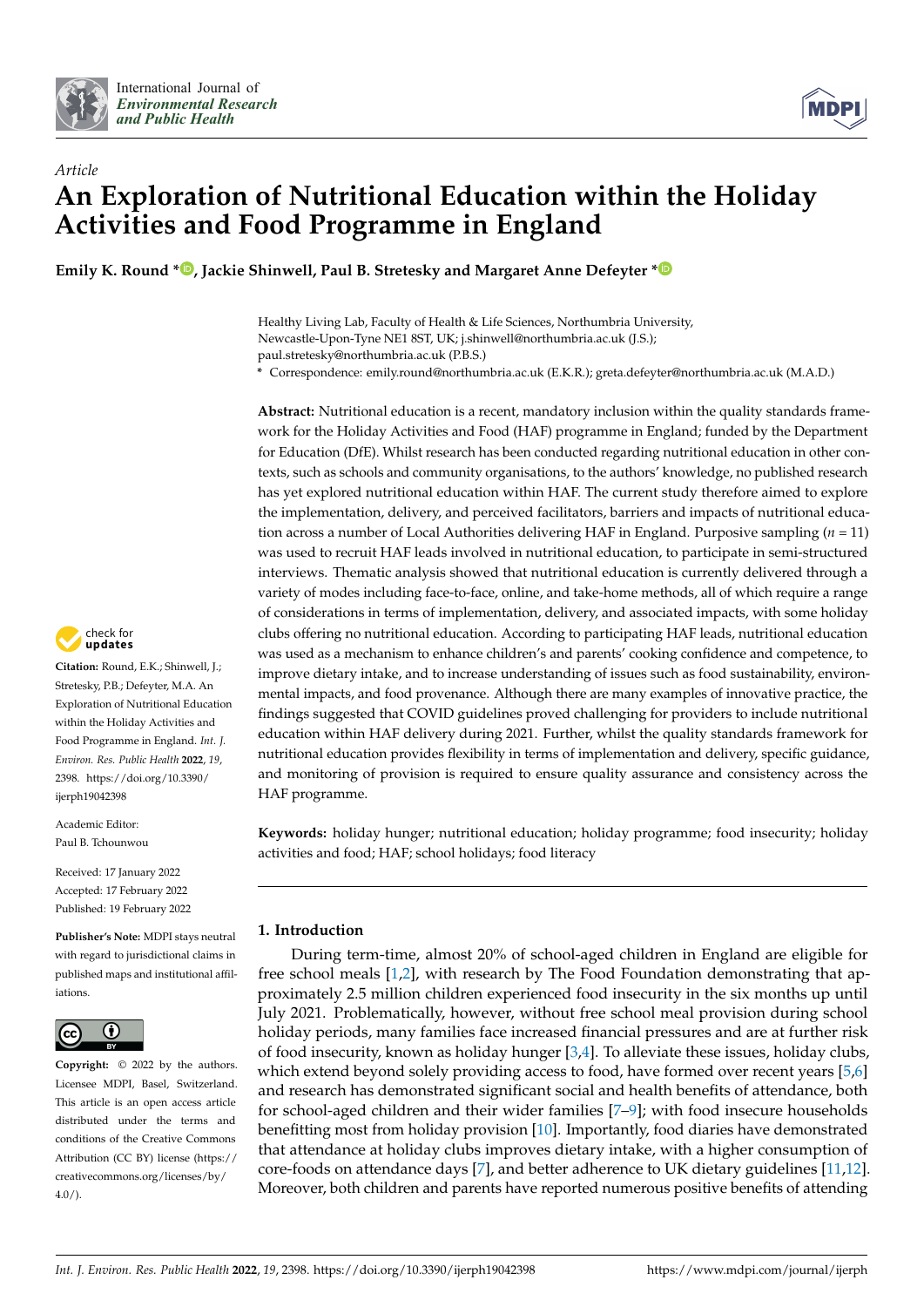holiday clubs, including improved physical, social, and emotional wellbeing, and dietary intake [\[7](#page-16-6)[,12\]](#page-16-10).

In 2021, the Department for Education (DfE) announced that it would provide financial support to holiday clubs by contributing £220 M of funding to all 151 higher-tier Local Authorities in England, under a centralised scheme called Holiday Activities and Food (HAF). HAF aims to support families of children, who are in receipt of free school meals during term-time, when school is not in session. The DfE's decision to invest in HAF was informed by several HAF pilots, and works by funding both existing and newly established holiday clubs through Local Authorities that distribute DfE financial support, and aid in coordinating provision and activities. The HAF programme provides support to families, through access to nutritious meals that adhere to School Food Standards, provides children with access to physical activities and enrichment opportunities, and refers parents to relevant support services (e.g., debt advice). Moreover, HAF programmes are required to include daily nutritional education sessions to children, and weekly training and advice for the wider family on sourcing, preparing, and cooking nutritious, low-cost food [\[13\]](#page-16-11).

The inclusion of nutritional education in HAF is most likely based on prior research that suggests that community-based cooking programmes improve the dietary intake of both school-aged children and their wider families [\[14\]](#page-17-0). Such sessions have been shown to enhance cooking confidence and nutritional knowledge, which in turn, improves dietary habits and food literacy [\[15\]](#page-17-1). Other child-focused cooking programmes have similarly demonstrated benefits surrounding cooking competence and willingness to try new foods, which is assumed to relate to the repeated exposure to foods during the sessions and improved self-efficacy [\[16\]](#page-17-2). Likewise, food education is a compulsory element of the school curriculum in England, and research on school-based nutritional education has found a whole-school approach, involving a range of repeated social and practical food experiences such as group education on food provenance, cooking and tasting experiences, to be beneficial for cooking competence, wellbeing and dietary change [\[17](#page-17-3)[,18\]](#page-17-4). Finally, the school-dining experience affords opportunities for social interactions with peers, which has shown to improve well-being and dietary habits, including trying of foods and dining etiquette, through social learning and modelling [\[19\]](#page-17-5); such environments may therefore play a vital role in increasing children's food literacy and cooking confidence within the HAF programme.

Although nutritional education is a mandatory element of HAF, as outlined in the DfE quality standards framework, no published research has yet explored nutritional education within HAF. As all providers are required to follow DfE standards, exploring how nutritional education is implemented and delivered is important to service improvement and HAF programme evaluation. The DfE guidance states that nutritional education may be delivered at HAF programmes through a variety of methods, including practical demonstrations of food preparation, cooking, modelling food behaviours, and more formal nutritional education per se. As the DfE requires no robust monitoring of nutritional education, there is no record of how often this element of the HAF programme is being delivered, and how it is being delivered. Thus, the aims of the current study are to explore the implementation, delivery and perceived facilitators, barriers and impacts of nutritional education across a number of Local Authorities delivering HAF in England.

#### **2. Materials and Methods**

## *2.1. Study Design*

A qualitative design was used for this study, conducting semi-structured interviews with HAF leads at the Local Authority or coordinator level of the programme. This method was considered appropriate as semi-structured interviews are often used within research obtaining the views of key stakeholders [\[20\]](#page-17-6), and the aim of the study was to explore how the implementation of nutritional education was approached by Local Authorities.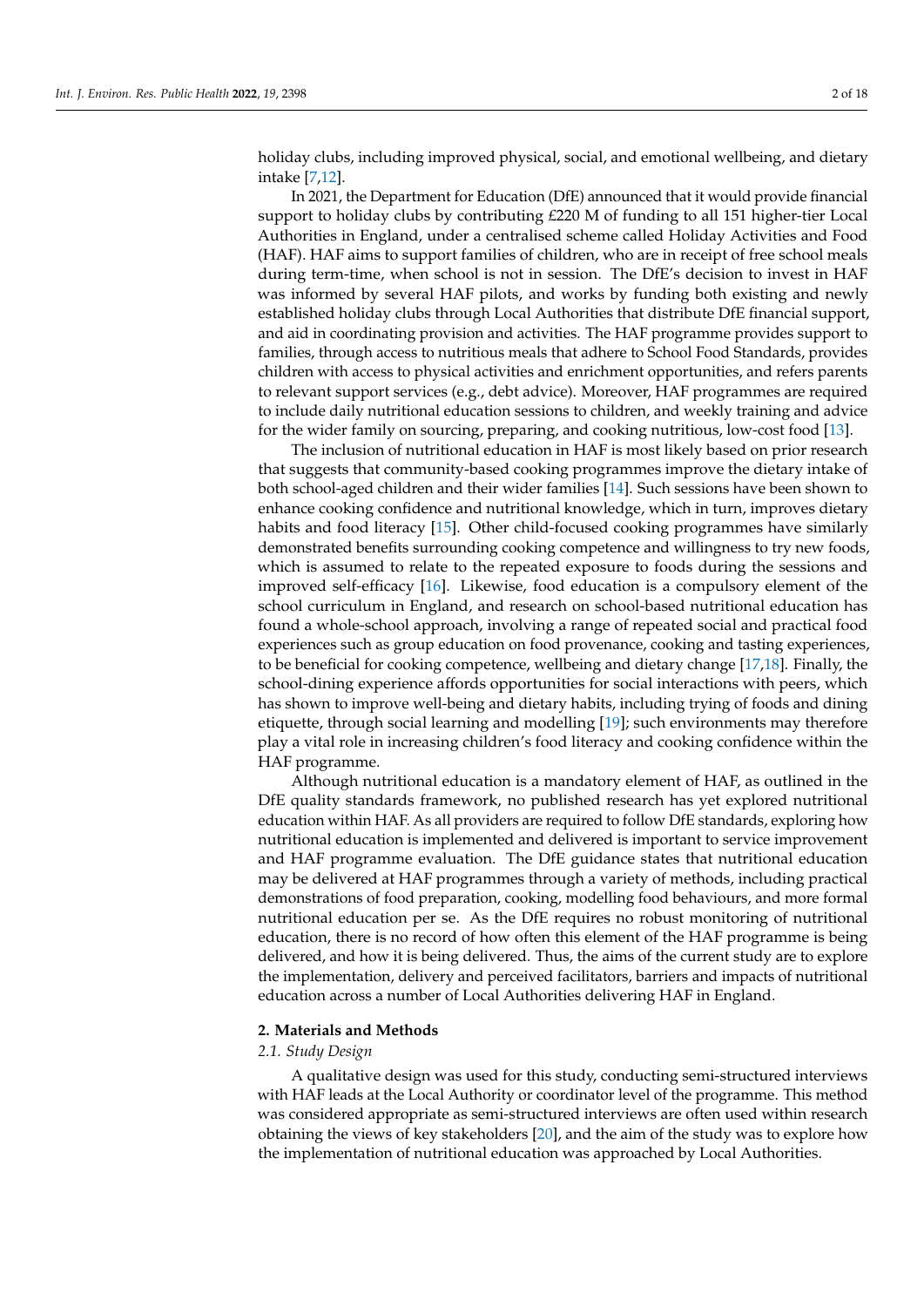#### *2.2. Participants*

Participants (*n* = 11) were recruited using non-probability purposive sampling. All participants were HAF leads who were actively involved in the implementation and delivery of nutritional education at HAF programmes from eight Local Authorities in England, and therefore had detailed knowledge at their respective Local Authority level. The Local Authorities were geographically spread from the south to the north of England. An invitation letter was distributed through the HAF Alliance, and Local Authorities who were interested in participating contacted the researcher via email. Demographic data were self-reported by participants. Ages ranged between 28–65 years old (Mean age = 42.9 years, SD = 10.4); nine participants identified as female, and two participants identified as male. Participants identified their ethnicity as White British (*n* = 7), Irish (*n* = 2), Indian (*n* = 1), and African  $(n = 1)$ . All participants were fluent in English.

#### *2.3. Procedure*

Following the receipt of ethical approval (reference no: 33856) from the Faculty of Health and Life Sciences Research Ethics Committee at Northumbria University, information about the study was distributed through the HAF Alliance [\[21\]](#page-17-7)—a collaboration of charities and organisations involved with the implementation and delivery of HAF programmes in England. Staff leading the provision of HAF with, or for, Local Authorities who were interested in participating in the study were asked to contact the research team and were then sent a letter of invitation, participant information sheets, and consent forms. Following the receipt of signed informed consent forms, the researcher arranged a mutually convenient date and time to interview each participant. Interviews were conducted individually, online ( $n = 10$ ) or via the telephone ( $n = 1$ ).

At the start of each interview, the purpose of the study was reiterated to participants and each participant was also reminded of their right to withdraw without prejudice at any time during the interview. Prior to the interview starting, participants were asked whether they had any questions and were informed that the voice recording of the interview was to begin. HAF leads were asked for their views on the aims and objectives, main considerations and challenges, and perceived impacts of the nutritional education element of HAF. On average, each interview lasted for approximately one hour. Following each interview, participants were thanked for their time and asked whether they had any questions. The voice recording was then stopped. Debrief sheets, which included researcher contact information and a unique participant number, in case participants wished to withdraw their data, were distributed to participants via email after each interview was complete. No participants opted out of the study at any stage, and all data were included in the subsequent analysis. As the interviews were audio recorded, they were then transcribed verbatim for thematic analysis.

#### *2.4. Procedure for Analysis*

Audio recordings of each interview were listened to in their entirety before being transcribed. In accordance with the six stages of thematic analysis developed by Braun and Clarke [\[22](#page-17-8)[,23\]](#page-17-9), transcripts were then coded and analysed. In particular, this involved reading transcripts several times to obtain familiarity with the data. Additionally, transcripts were uploaded to NVivo 12 (QSR International, Melbourne, Australia) for enhanced organisation. Using the data from the interview transcripts, codes were then identified, and subsequently collated into five main themes and numerous respective sub-themes. These themes and sub-themes are reported in the findings below.

#### **3. Findings**

Four main themes were identified from the narrative data collected from HAF leads: (1) the aims and objectives of HAF nutritional education; (2) the modes of delivery used for HAF nutritional education; (3) facilitators and barriers to the planning, implementation, and delivery of HAF nutritional education; and (4) the perceived impacts of HAF nutritional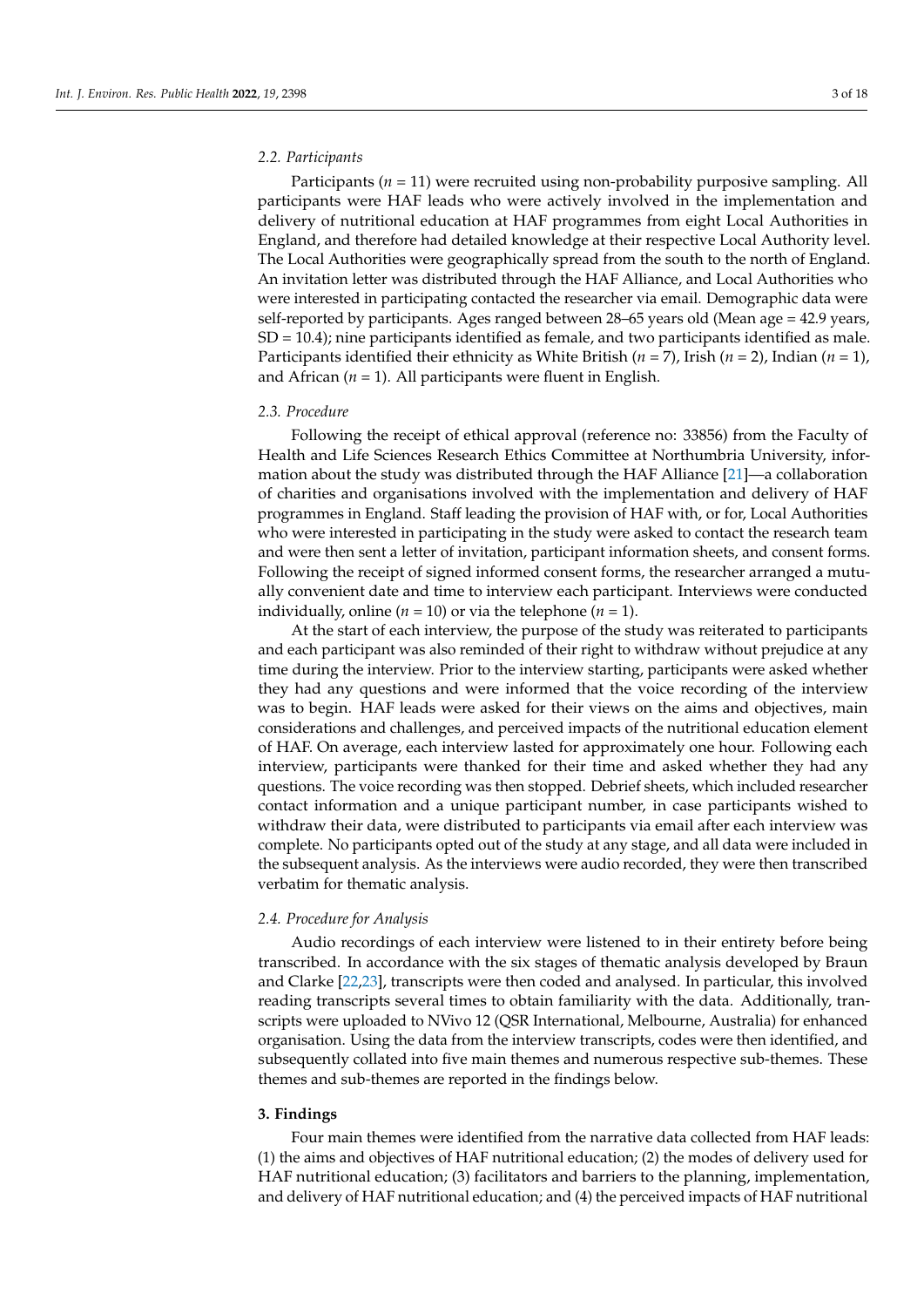education. Sub-themes were also identified for each main theme, which are presented in Table [1,](#page-3-0) followed by a detailed analysis of each theme and sub-theme, and participant quotes as supporting evidence. Participant quotes were anonymised and represented by 'P' and a number to identify the source.

<span id="page-3-0"></span>**Table 1.** Themes and sub-themes identified through interviews with HAF leads in England.

| Theme                                                                                                      | <b>Sub-Themes</b>                                                                                                                                                                 |
|------------------------------------------------------------------------------------------------------------|-----------------------------------------------------------------------------------------------------------------------------------------------------------------------------------|
| The aims and objectives of HAF<br>nutritional education                                                    | Providing nutritional education that equips families<br>with food-related skills and knowledge and<br>promotes independence; signposting to relevant<br>support in the community. |
| The modes of delivery used for HAF<br>nutritional education                                                | Face-to-face; take-home; online.                                                                                                                                                  |
| Facilitators and barriers to the planning,<br>implementation, and delivery of HAF<br>nutritional education | Whole-family approach; facilities at venues and at<br>home; accessibility and inclusivity; guidelines,<br>preferences and quality assurance.                                      |
| The perceived impacts of HAF nutritional<br>education                                                      | Improved cooking confidence and competence;<br>enhanced willingness to try new foods; better<br>understanding of sustainability, environmental<br>impacts and food provenance.    |

## *3.1. Theme 1: The Aims and Objectives of HAF Nutritional Education*

Regardless of the mode of delivery, the aims and objectives of the nutritional education sessions were common. Two sub-themes were identified from the data collected: providing nutritional education that equips families with food-related skills and knowledge and promotes independence; signposting to relevant support in the community.

3.1.1. Providing Access to Nutritional Education that Equips Families with Food-Related Skills and Knowledge and Promotes Independence

Whilst the DfE guidelines refer to HAF programmes providing education about nutrition aimed at improving children's knowledge and awareness of healthy eating, providers delivered nutritional education in a variety of ways, and often extended provision to include parents and families:

*"We're also trying to educate children and their wider family that actually, nutrition can be obtained in all sorts of different ways, it doesn't have to always be through yakky things that they perhaps don't like, like veg. Erm, that a balanced diet doesn't have to cost the earth, and it can be accessible locally, and to be able to plan, purchase or obtain and prepare a healthy meal doesn't necessarily have to cost the earth, and can be done within a budget and also with limited equipment. So, it's important that we teach kids all of that stuff, but actually we are trying to sort of, teach their mums and dads as well. So that's what we are trying to achieve out of the programme."* (P2)

Moreover, this included teaching families about how to make healthier versions of familiar meals:

*"So we did oven baked chicken nuggets and homemade burgers and chopped up tortillas to make your own nacho chips and stuff that were all oven baked, and people just loved it! The day was great fun making it all."* (P8)

To further achieve this aim, budgeting education was sometimes included within the sessions, although leads explained that this often varied in content. In some cases, financial education was provided, whereas others focused on how to make cost-effective meals, using leftovers and surplus food, and sourcing lower priced ingredients; thus, affording parents the opportunities to develop the skills required to continue supporting their children outside of the HAF programme: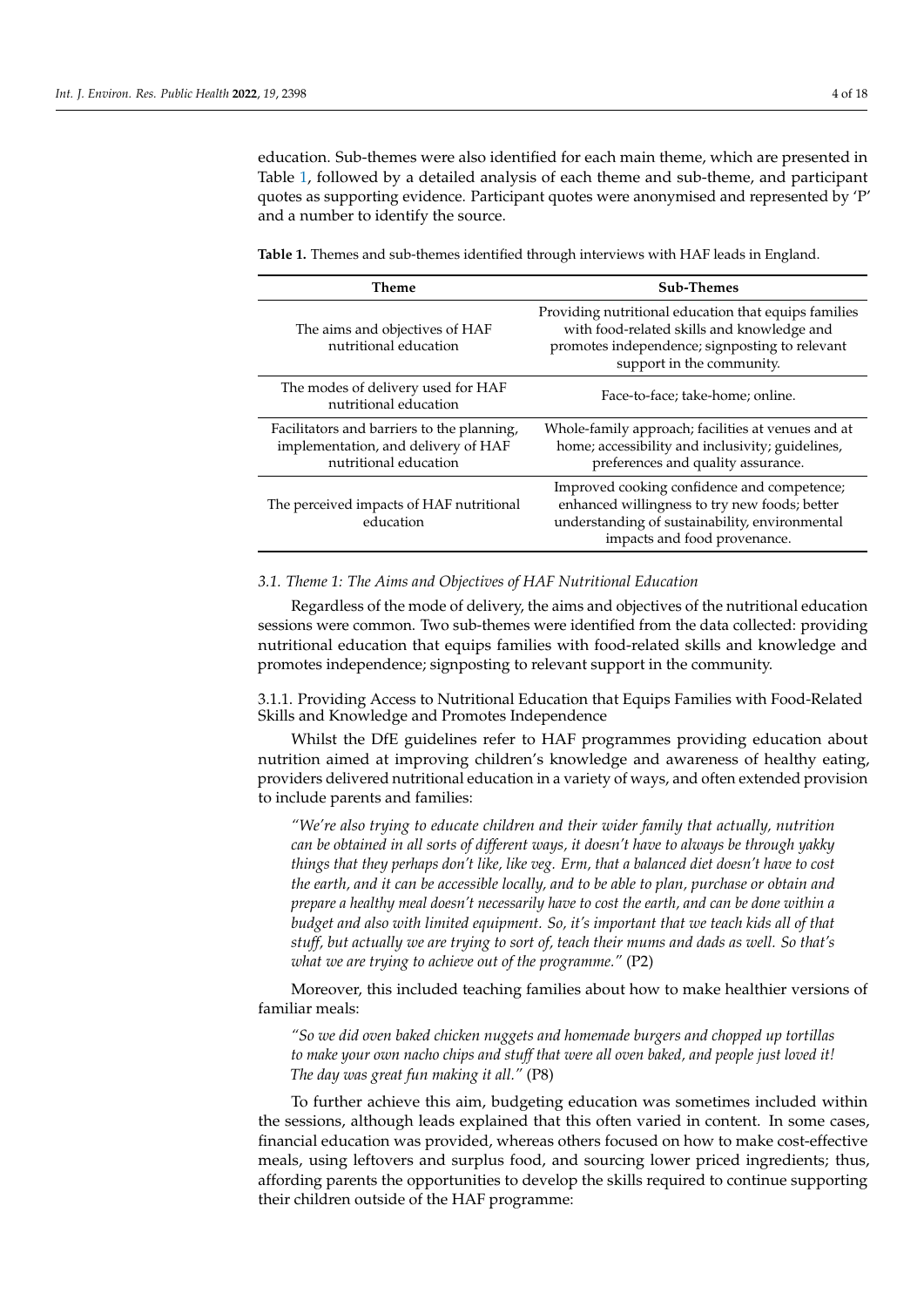*"So, how much it costs to buy a bag of carrots, you know, where to get carrots from. Erm, the fact that a bag of carrots might do two of the five meals. So actually, the financial cost of the meal is, I don't know, five quid or whatever it comes out at, which* . . . *I mean what we are trying to do is persuade people that actually, that is far cheaper than buying three pizzas."* (P2)

The DfE criteria to include budgeting sessions for parents was not always so positively received, however, and was discussed by three HAF leads as a sensitive topic that should be considered with caution. One HAF lead suggested that the term 'budgeting' should be amended within the guidance, whilst another believed it was not suitable to cover this topic within HAF at all:

*"I don't think it's our place to do that. I've worked on the front line with communities and families who are low-income for almost my entire career, and the best budgeters I've ever met have been in those communities, and I don't think the problem is budgeting, I think the problem is not having access to enough funds to buy good quality food."* (P1)

*"It's a really delicate subject because it starts to challenge* . . . *you're in a realm of conversation that can create quite a bit of stigma and worry about people and money's always a different conversation for lots of people and certainly for those with no money, it becomes an even more difficult conversation about what you're going to do* . . . *for me, it's whether the word budget is the wrong word."* (P8)

## 3.1.2. Signposting to Relevant Support in the Community

Alternative support was provided through signposting families to a range of relevant support services, which included community-based food aid organisations, debt advice, education services, and housing:

*"There's a map to all of the food aid providers in the city, and then there's also signposting to the other services. So, if it's additional food-related support you need, or if it's about help with your fuel and utility bills or low-income extras—all of which impacts on their food budget which then impacts on their ability to eat nutritiously. Housing benefits, employment, refugees and asylum seekers, all of that, and then links to the contact information for the organisations that can help you with that."* (P7)

To meet these aims and objectives, providers used various modes of delivery for nutritional education.

#### *3.2. Theme 2: The Modes of Delivery Used for HAF Nutritional Education*

HAF leads discussed the modes used to deliver HAF nutritional education and three sub-themes were identified: face-to-face, take-home, and online.

#### 3.2.1. Face-to-Face

Eight of the HAF leads who were interviewed explained that their nutritional education sessions were delivered face-to-face, which enabled hands-on and social activities to take place. Children, parents, and families participated in group activities such as growing and harvesting food, preparing ingredients, cooking, and eating; with staff and other families who were also involved. These sessions therefore enabled children and parents to participate in a wide range of practical food-related activities:

*"We have people like the allotment association, and they teach about growing things from seeds and the children were able to, to plant seeds which they take home and grow."* (P3)

The face-to-face sessions enabled families to become immersed in a sensory experience with food, where they were exposed to, and became familiar with, a range of nutritious foods in both novel and engaging ways; ranging from growing and harvesting, to tasting ingredients:

*"We also did tasting sessions, so we got children and families to try food that they wouldn't have tried before—and the feedback from families was really surprising, such as 'well they*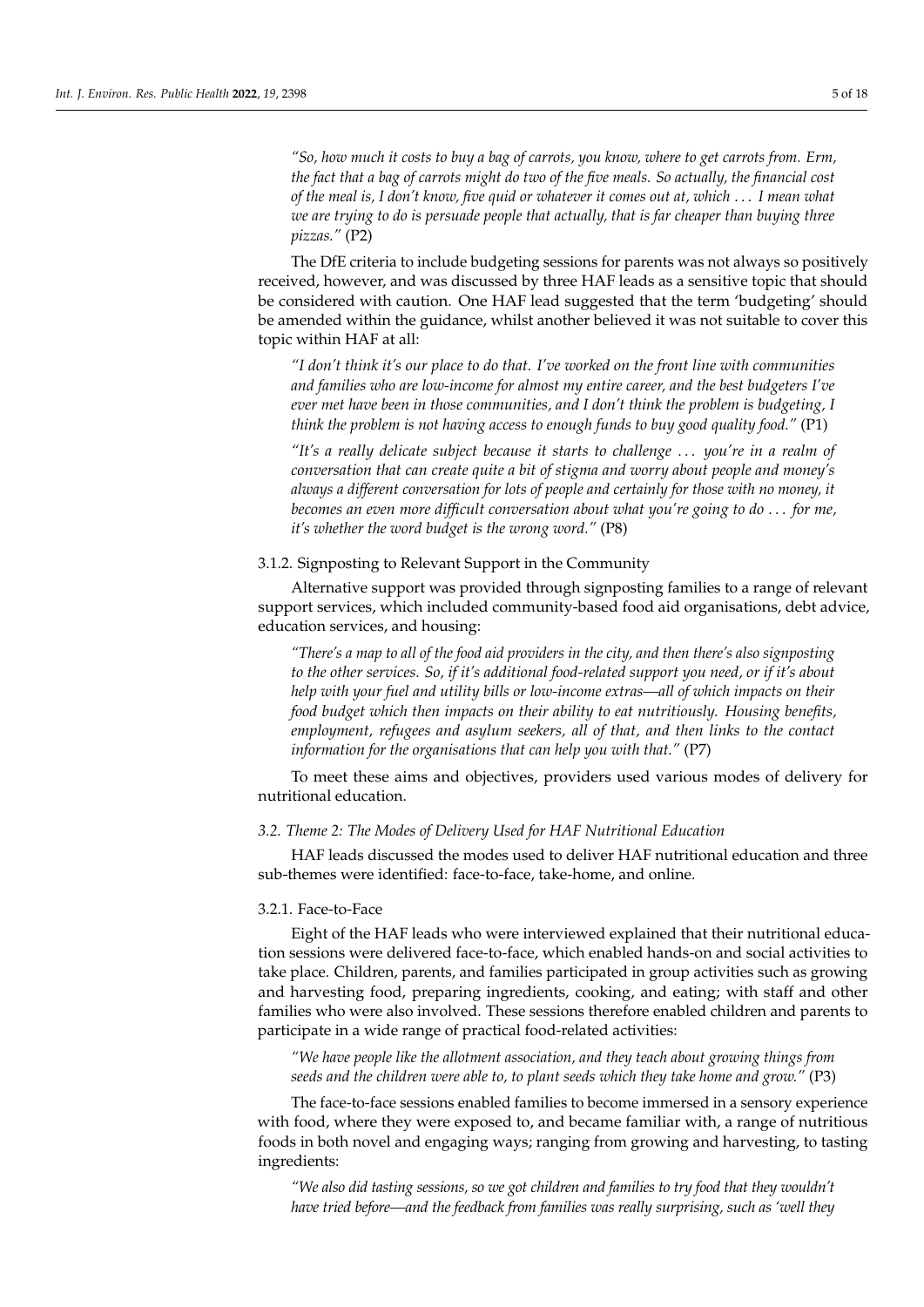*won't eat that at home', but because they prepared food and were trying it with other people, that meant that they would try it out. So, we made sure that was in there!"* (P3)

Alongside taste-tests, families also participated in smell-based food activities, and other alternative education methods to obtain a multi-sensory food experience:

*"But at the start of the day, some of the raw ingredients were out on a table, and it was called 'smellevision', and the kids were just invited to come over and smell the food. They weren't asked if they liked it or not, it was just to smell the food and smell the raw ingredients, and research shows if kids engage with the smells of raw ingredients they are far more likely to try and test different foods* . . . *it was a creative, fun, familiar but trying new things, approach to this group."* (P6)

*"* . . . *when they did snack time the kids got to chop up loads of fruit that they'd never had before, and they got to go along and try all the different fruit and chop it up and know what it is and name it and smell it and it was for familiarity with new fruits, veg and stuff like that."* (P8)

HAF leads explained that despite the coronavirus pandemic restrictions, which disrupted HAF programmes, many families still enjoyed attending face-to-face nutritional education sessions and often requested this mode of delivery:

*"we actually found that people wanted to meet face-to-face. We were very careful, kept people in family bubbles, but still managed to do the face-to-face."* (P3)

# 3.2.2. Take-Home

At the end of their face-to-face sessions, some clubs ensured that families also had access to nutritious food at home, through providing take-home food parcels, including surplus food from the face-to-face sessions that they attended, meals made during the faceto-face sessions that could be cooked later at home, or stand-alone food hampers. Recipe cards often supplemented food parcels, and families were sometimes shown how to follow the recipes during the face-to-face sessions. This, therefore, reinforced the knowledge provided to families during the sessions about healthy and nutritious food, and equipped them with the skills required to prepare meals at home:

*"So we would give out any food that was left over at the end of the day and would go home with parents, so they could take it home and have it later on in the day. Everybody did a make, take and bake activity, so we knew again there was food going home. Every weekend we would give people weekend bags, which was enough food for two main meals over the weekend, so that again, we knew they were eating over the weekend. But it was about giving them the choices, giving them recipes, showing how easy it is, how you can adapt things using very few ingredients and get something that your child will eat that is nutritious."* (P3)

For families who could not attend face-to-face sessions at all, some providers delivered a similar but fully take-home mode of nutritional education delivery as their main method. Instead of attending a club, families collected recipe boxes, which included raw ingredients alongside recipe cards. Considerations were made surrounding the size and weight of the boxes, so that the children felt a sense of ownership and could carry them independently. Providers tried to introduce a sense of excitement surrounding the contents of the box through wrapping ingredients like a present:

"They have been designed to be able to be carried by a child, so they are  $30 \times 20$  cm<sup>2</sup> and *weighed no more than 2 kg, so can be carried by a young person or put in a backpack."* (P1)

*"So, when you open up our boxes, all of the ingredients are wrapped up in craft paper, and there is also a sticker on the box which explains what is in there and its shelf life, so when families open it we want children to feel like they are opening a present."* (P1)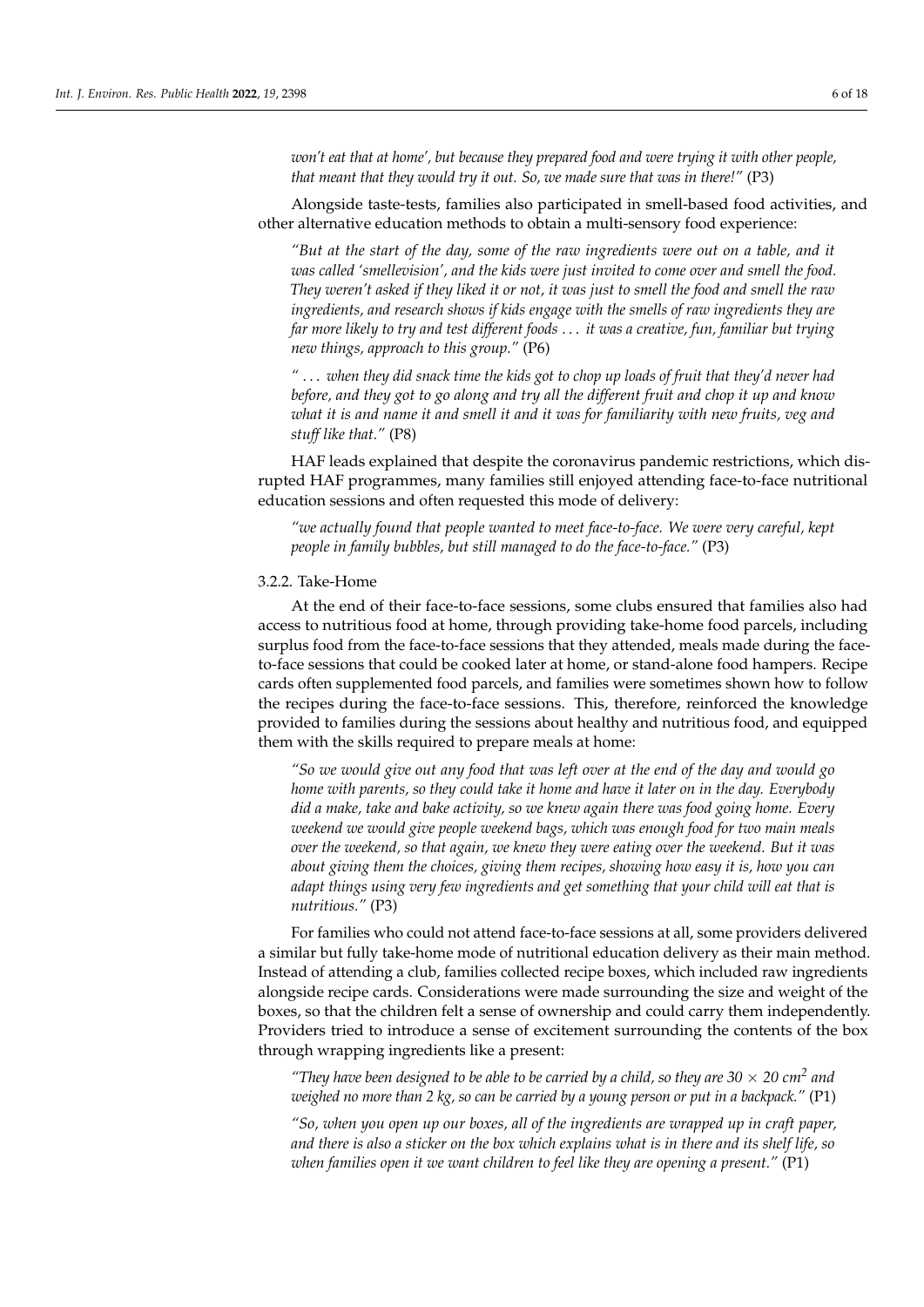Families could therefore prepare, cook, and eat healthy meals at home together, whilst simultaneously, but remotely, learning about food preparation and nutrition, and obtaining cooking experience:

*"They will take the take and make recipe box home, and when they open it they will find all the portioned ingredients to make that dish, and a recipe card—and there is also a link on the recipe card for an online tutorial video as well, and that meal can be prepared in approximately one hour with step by step instructions."* (P1)

#### 3.2.3. Online

Online elements were incorporated to supplement both face-to-face and take-home provision, as discussed by six of the HAF leads interviewed. For example, online tutorials were linked to recipe cards, resulting in a blended approach:

*"We have tutorial videos on YouTube and there's a QR code on the recipe card to support families to link to those videos."* (P1)

In addition, one Local Authority provided families with access to an online, interactive game, which included education on nutrition and physical activity:

*"So children are collecting points for their nutrition and their activity, and then that gives them healthy hero points. So they level up to become a healthy hero, and it takes five different stages. So that is all about the big objective that they're trying to reach. Along the whole way, they've got different missions that they can complete for more points, and these missions are where we then teach children about healthy living, the unhealthy habits, but they're personified, so you might go up against the fizzy witches, and they create all these potions and powders that are affecting the townspeople, but that's more like, in a real world, soda cans and a sugar rush. So the children learn about the effects of what the fizzy witches are doing as well as what sugar, or too much sugar, can do for your body at the same time."* (P4)

Importantly, the online mode of delivery lacked the hands-on cooking, sensory, and tasting experiences that the face-to-face and take-home modes provided. However, leads believed that families were still able to become familiar with ingredients and cooking skills through virtual resources and animations, which emulated aspects of real-life:

*"The biggest disadvantage that we have that we're digital, is that you can't really taste the numbers on the computer* . . . *but the advantage is when it comes to certain foods that they would never have seen or heard about, we can bring them to the screen. And it's all about then saying, okay maybe we won't be able to peel a certain vegetable or fruit that we mentioned, but you'll know that it's meant to be peeled, so you select peeling instead of selecting chopping. So you understand, you know, onions are chopped. And you get more about the knowledge, and then when it comes to it, whenever you have the chance, you'll be one step ahead."* (P4)

Thus, whilst there were distinct modes of delivering nutritional education, some providers used more than one mode of delivery.

# *3.3. Theme 3: Facilitators and Barriers to the Planning, Implementation and Delivery of HAF Nutritional Education*

Four sub-themes were identified as key factors that HAF leads took into consideration when planning, implementing and delivering nutritional education: whole-family approach; facilities at venues and at home; accessibility and inclusivity; guidelines, preferences, and quality assurance.

# 3.3.1. Whole-Family Approach

For all modes of delivery, HAF leads explained that they considered the service user when planning, implementing, and delivering nutritional education. All HAF leads explained that their nutritional education sessions adopted a whole-family approach, which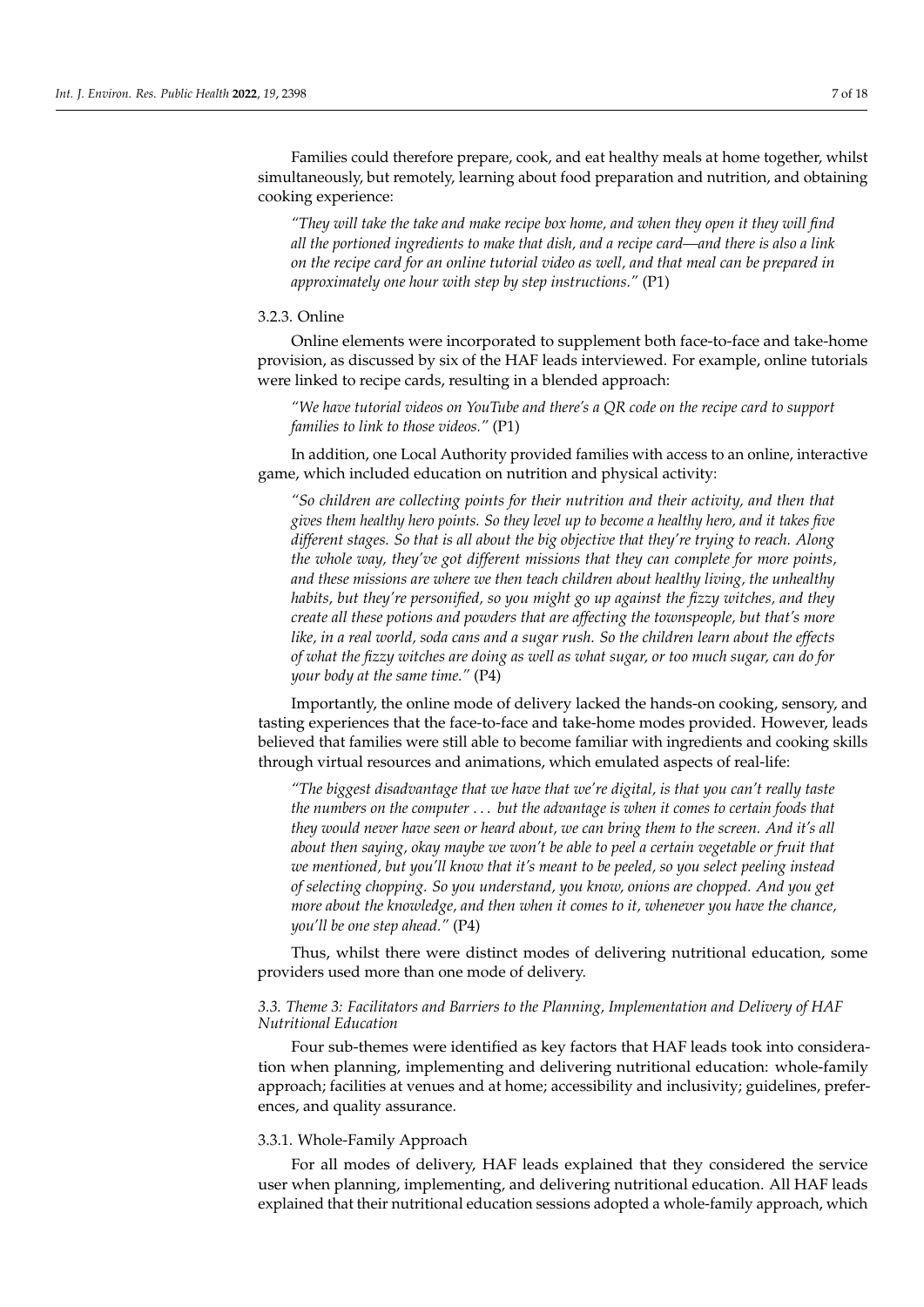they believed to be vital in ensuring that all members of the family received well-rounded and age-appropriate support:

*"We know from research that families and children who are quite young are still aware of the food security position of their household and if they're eating food on site at a club, but then coming home and their family are not consuming healthy and nutritious meals regularly, that still causes a lot of stress and anxiety for the young person. So in order to support families appropriately, to support children appropriately, there has to be a whole-family approach in there."* (P1)

*"But ultimately, is it sinking in with whole families? Because you've got to get a message to the parents as well. The kids can have that, but moment they then go home and then they're getting, you know, chicken nuggets and chips because that's what they can get from the freezer shop. Yes they're being fed, but that's the challenge, that's the ultimate challenge in this as well."* (P8)

For example, whilst the interactive nutritional education game used by one Local Authority was primarily aimed at children, educational elements were also included for parents, coaches, and teachers who, using their knowledge, helped to support and guide children's nutritional education, whilst being actively involved in the process themselves:

*"So the parents coaches and teachers* . . . *the children are called [Name], and then we've got the [Name] Academy where they all learn. And the parents, coaches and teachers, they take the role of mentors, and they are there guiding them along the whole way."* (P4)

Sometimes, however, it was considered appropriate to deliver entirely separate activities for children and parents. For example, education regarding signposting and budgeting was primarily aimed towards parents:

*"* . . . *the children will go off with the play workers and the parents will have a cup of coffee, and we'll sit and talk to them about some of the issues that's affected them. So, there is a separate session just for parents this time, because especially over the Christmas break, we feel that they need that extra support and we can give them one to one support."* (P3)

Consequently, ensuring that nutritional education was fun and engaging for the whole family was an important consideration for providers within all modes of delivery, so that families enjoyed participating in the sessions and therefore continued to attend:

*"It's about actually getting them to enjoy the process of cooking and seeing it as a fun activity, rather than thinking 'ugh I've got to make something, I've got to follow a recipe, it's not going to work, I'm a rubbish cook'. Because that's the feedback you get from them when they're telling you about their cooking at home. A lot of families are really, especially mums, feel really like 'my food is awful, they won't eat it' so it's that positive reinforcement that food is actually an enjoyable thing to do together. Also encouraging an element of playfulness with food, where you feel relaxed and you feel like it's something that is something you'd like to do again, rather than a punishment."* (P5)

## 3.3.2. Facilities at Venues and at Home

The venues and facilities that were available also, in part, determined the nutritional education activities that were provided. Some providers delivered sports-related popup holiday clubs in parks, which therefore lacked the facilities required to prepare and cook food on-site. Instead, they included creative ways to engage children in nutritional education, such as through face-to-face discussions about nutrition and lifestyle behaviours related to sport:

*"* . . . *so you know they will be explaining, sort of, why it's important to drink lots of fluid and not to have sugar and sugary drinks and all of that sort of stuff."* (P2)

However, even where clubs had on-site kitchens, they were often not big enough to accommodate face-to-face cooking sessions: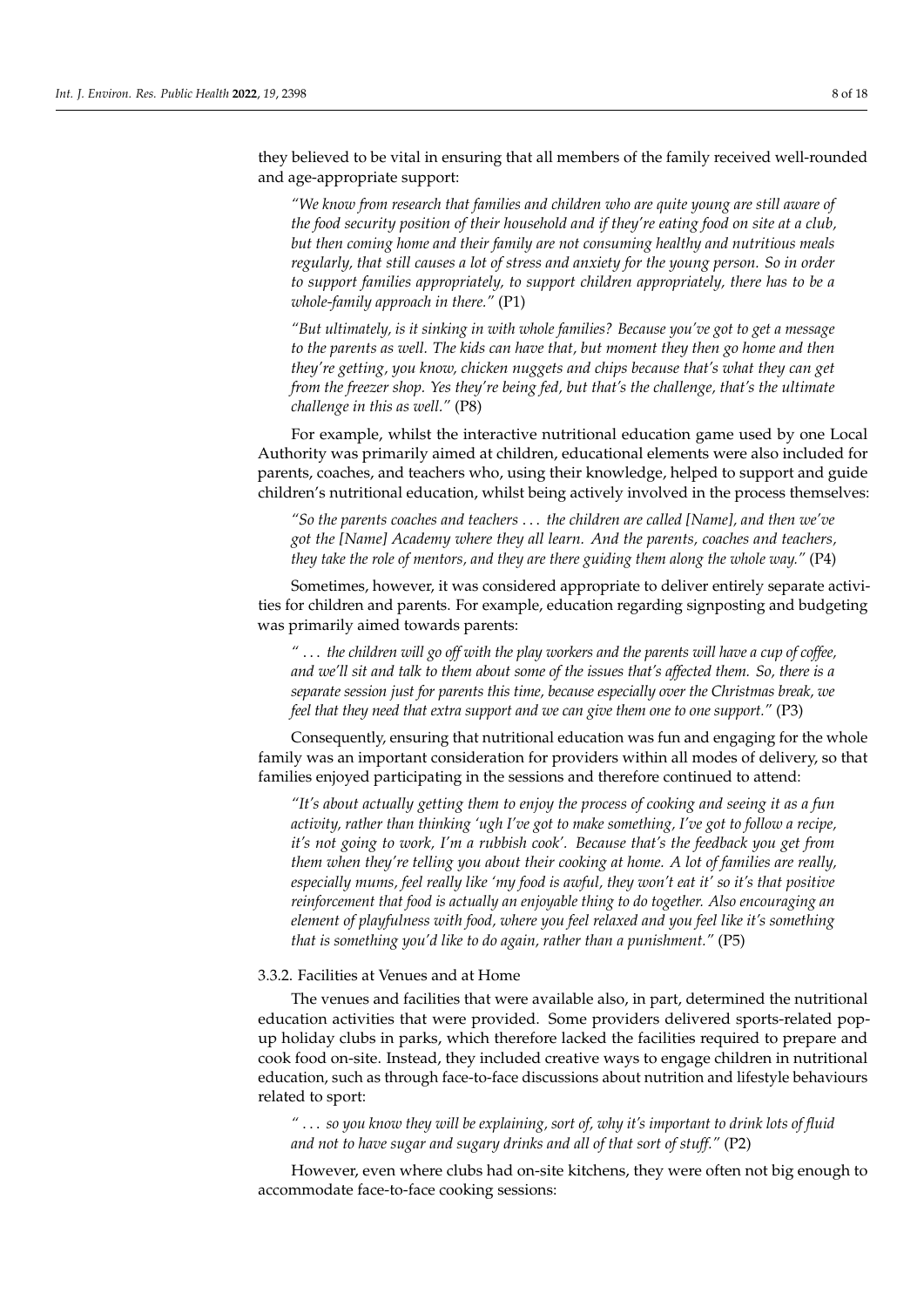*"We have provision in really small indoor spaces that haven't got the amenities to be able to do things like the daily cooking and various bits and pieces. So with that continuing, I don't think you're ever going to get the consistency around the food prep* . . . *"* (P9)

Moreover, whilst some clubs had the necessary facilities and amenities, due to the coronavirus pandemic, they were often inaccessible as sessions were held outdoors. Providing education about preparing and cooking food without access to kitchen facilities therefore proved challenging:

*"Because it was all outside and it was quite temporary where they would put it up for the day and take it down again, we weren't able to use electricity really or induction hobs or anything like that. And I think the next step is cooking* . . . *cooking with actual cooking facilities."* (P5)

Whilst this contingency method was appropriate for face-to-face nutritional education during the warmer summer months, HAF leads explained that the colder weather, such as the winter school holiday period, may create further challenges; particularly as delivering outdoor sessions may be uncomfortable and reduce the ability to provide hot food:

*"I know the case for last year was that hot food was very much a lower priority because you were eating outdoors. What I would hope is as we start to come out of COVID in future years, is that we can start putting more of a focus on the whole hot meals again."* (P7)

School kitchens were perceived to be the most suitable, well-equipped venues to deliver face-to-face nutritional education sessions. However, HAF leads highlighted challenges in accessing school kitchens, and explained how a lack of facilities may influence the consistency of delivery both across, and within, Local Authorities:

*"Schools weren't particularly welcoming letting groups in to use their food tech rooms because they're closed over the summer, so they didn't want to open. So I think there's some work that nationally could be done with that, actually getting schools to be more involved and say look we've got facilities, you've all got food hygiene certificates and training, come and use our kitchens—because that's what we need, we need well kitted out indoor spaces where you can cook with ten people at once* . . . *not just one hob or a load of hobs, with an electrical system that doesn't really work."* (P5)

Providers were also mindful of the facilities and amenities (e.g., cookers) available in households, as well as the cost of energy. To overcome this challenge, some providers loaned low-energy cooking equipment to families, such as slow cookers:

*"And the other thing we did is, we gave out slow cookers as well, because, especially for cheap cuts of meat, or even for vegetables, putting stuff in the slow cooker first thing in the morning* . . . *you haven't got to think about it all day, you can go out and do all your things and then that meal is ready at night. And that was one of the things that people were saying 'I haven't got time to do that sort of cooking'. So it's about quick cooking, but also the slow cooker that would enable people to fit it around their lives and still feed their children good meals."* (P3)

*"If you're talking to a family where you've got lots of families who are living in, I don't know, rented accommodation where they've all got access to one tiny kitchen with really limited kitchen cooking facilities, what's your provision and therefore your education going to look like that's actually going to mean anything to them? You could be presenting and providing the most useful provision with fantastic education stuff but if those families can't actually implement that, what is the point?"* (P7)

#### 3.3.3. Accessibility and Inclusivity

The affordability and cost of ingredients used within the nutritional education sessions was another important consideration for providers, to ensure that families could utilise skills learnt during the sessions and replicate the meals at home. Hence, many nutritional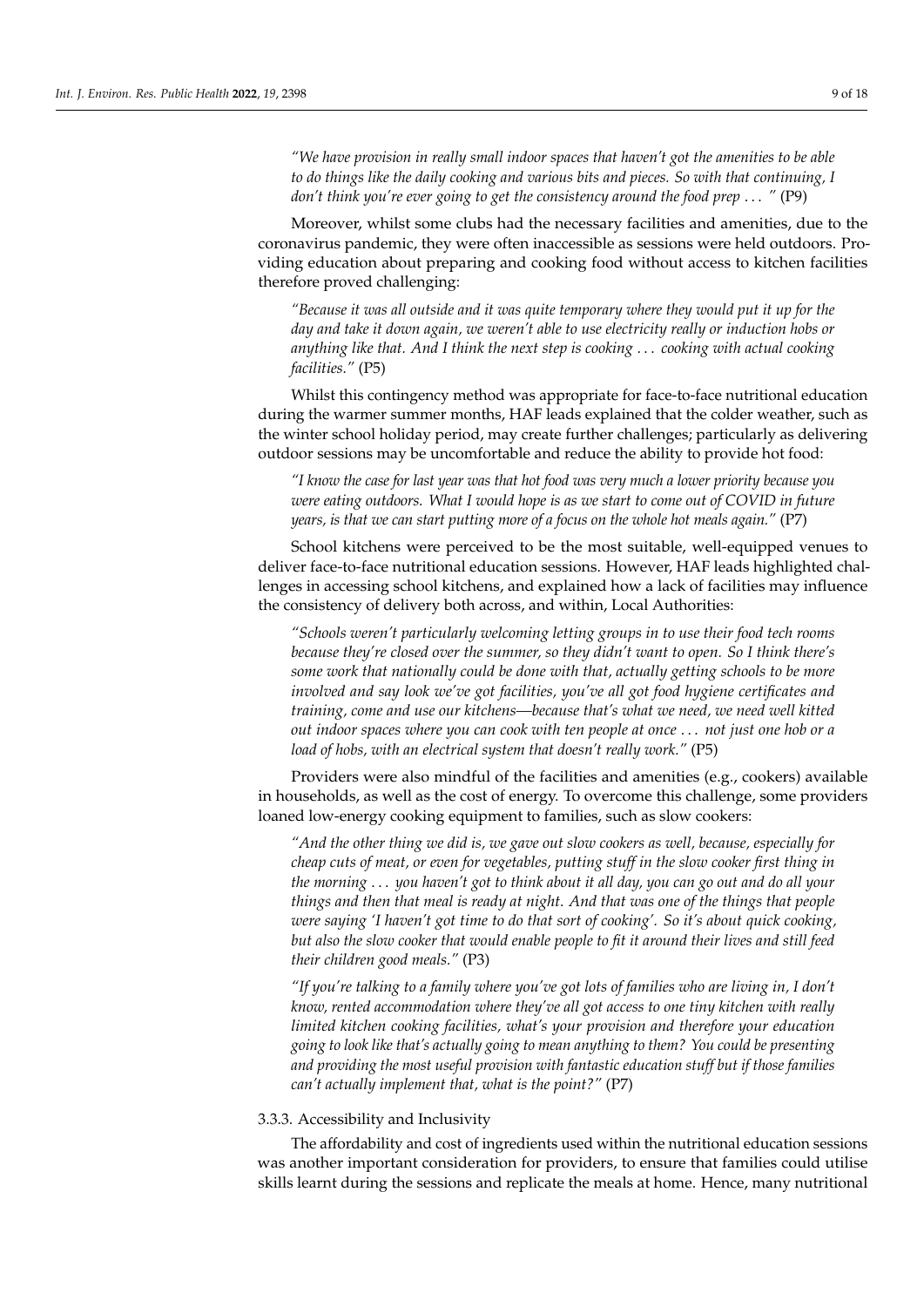education sessions, as well as take-home recipe boxes, included basic recipes that used low-cost and easily accessible ingredients:

*"The HAF coordinator was so excited that they were doing a partnership arrangement with a supermarket, and the supermarket was providing fresh fruits and vegetables and they were encouraged to provide more exotic fruits, so the source of fruits that these kids would be seeing everyday. And on the one hand I was thinking 'that's fantastic it's going to enlarge their experience and their palates and they will find all sorts of wonderful tastes' but on the other hand I'm thinking about some really deprived communities that we're supporting where the thought of your child coming home and saying 'oh mum I really want more strawberries' and you know if you can't afford that, then that is a really horrible position to put a parent in. So I think there is something about poverty proofing that nutritional education that is really, really important."* (P7)

When nutritional education was delivered online, providers also considered the cost, accessibility and availability of digital infrastructure which families had at home, as well as levels of digital literacy. Importantly, HAF leads attempted to mitigate the effects of digital exclusion:

*"One of the biggest challenges was that we found the digital literacy of the parents is going to be sometimes a lot lower than their children, because the kids are more tech savvy."* (P4)

*"There's quite an important reason behind that which is digital exclusion. We're concerned that if we deliver online, then the people who need that information most are excluded from receiving it."* (P7)

*"Particularly in rural areas, we've got homes here who are off the grid. You know they're not connected to mains electricity. They're not connected to gas, they've got a generator, a diesel generator that gives them 8 h of power. So charging a device to be able to connect is just at the bottom of the list of priorities, whereas if they can travel and get to a camp that's very different."* (P11)

Moreover, some families may have lacked the necessary literacy or numeracy skills required to follow recipes independently:

*"I think there's something that isn't taught to the Local Authorities and providers that would be a benefit, which is that they need to understand what the limitations and restrictions are that are facing the families that they are providing HAF to. By which I mean, if you've got an area where the majority of families' literacy and numeracy are so poor that they're not going to be able to follow a recipe card, then what is the point?"* (P7)

3.3.4. Guidelines, Preferences, and Quality Assurance

Inclusivity was also considered in terms of allergies, food intolerances, and culturally appropriate choices, regarding all of the food involved in the face-to-face sessions and take-home recipe boxes. Hence, recipes were often vegetarian based, which catered for many preferences, and were both sustainable and healthy choices. This was important as the boxes were widely distributed across a diverse population:

*"We did try to design the boxes and the recipes to have as few allergens as possible in the boxes and to also be suitable for as many different families as possible, so taking into account different preferences, so we wanted to widen access in that way. We also wanted the boxes to be environmentally more sustainable, and so looking at some of the recipes comparatively, that we serve in comparison to some meat-based recipes, you can see that there is a huge carbon saving by supplying vegetarian meals over meat-based meals. And also, we want our boxes to be very healthy, to meet School Food Standards, and to support children with creating and producing high quality, high nutritious value meals in their home, and we felt that was best done through vegetarian food that was based on pulses, and fresh fruits and vegetables."* (P1)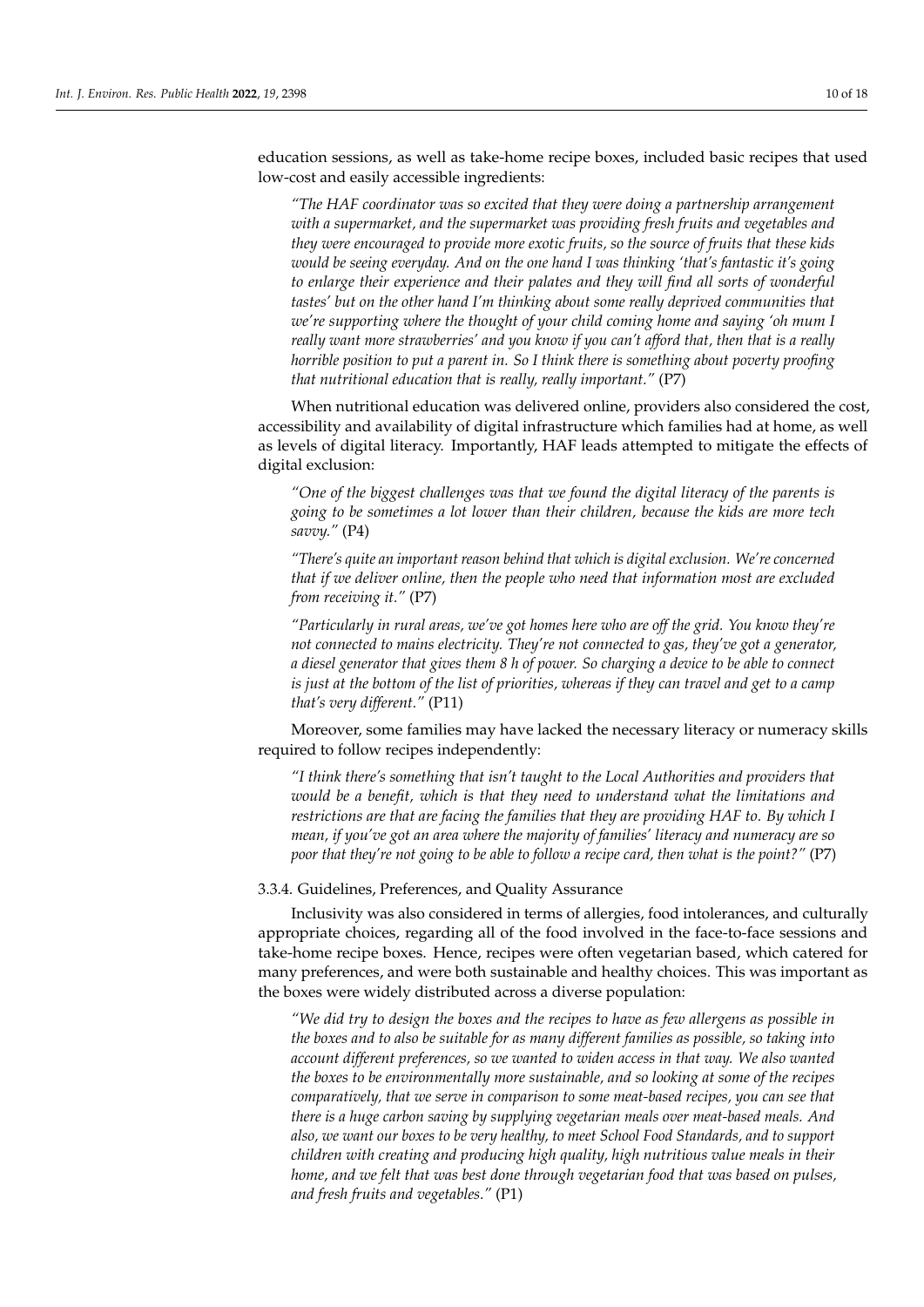Clear, mandatory guidelines were outlined by the DfE, which stipulated that all food prepared and consumed, and all food-related activities, must conform to School Food Standards:

*"So as part of the grant agreement, the Food Standards are linked in there and they're signed up to having to follow the School Food Standards as part of that."* (P7)

*"We did lots of mandatory training around, kind of, food hygiene and achieving School Food Standards, menu development and allergy awareness, etc. So almost kind of the compliance end of the spectrum on the food side was where we spent quite a lot of our energy."* (P9)

Spot checks were often used to determine whether School Food Standards were met:

*"But at the clubs where they either prepare or consume food on site, one of the things that we put in place this year was spot checks through our school meals team, to actually go in and look at the type of food that was being offered, the standard and value of that food, and to make sure that there was some educational support that was associated with it."* (P2)

Moreover, HAF leads were aware of health and safety protocols and guidelines, which were also important considerations set out by the DfE:

*"The guidelines that we follow are health and safety. So clearly, the pantries are registered with environmental health, and the food that we give out is part of that. So, we would only give out food that's fresh, and we link with our food banks as well so that we make sure that bags that we are giving out are covered by that."* (P3)

Importantly however, whilst clear guidelines were stipulated regarding food provision and health and safety, HAF leads explained that no clear guidance was outlined by the DfE regarding the content of nutritional education, and highlighted the challenges that arose due to the vagueness of this information. Instead, some providers referred to the national curriculum and NHS guidance when planning, implementing, and delivering nutritional education:

*"In terms of guidelines for the home element, in terms of what should be taught, not really... it's more of a case of looking at what's on the market, you know, things like what's 'Change4Life' doing, and if 'Change4Life' is coming off from the NHS and public health, then surely they've done enough research into why they've taught these subjects. So that formed the basis there, and then it came to looking at the school national curriculum."* (P4)

*"No, it says in the guidance it's to provide enriching activities to help with skills and confidence and things like that, and we want to provide nutritional education to help families understand more about eating healthily, cooking on a budget, etc. It's something around those lines, so there's no actual guidance."* (P8)

Hence, many providers delivered nutritional education informally, weaving this element of HAF into other activities:

*"I guess it's what you class as nutritional education, because some of them will be running nutritional education by stealth. So, for some of these groups it will be a really big win if these kids aren't eating chicken and chips seven days a week, and that they are now eating some pasta with a bit of vegetables in it, or a sandwich and some carrots and apples and grapes as well. You know, that is a huge win for some of these groups. So, it really depends on what you class as nutritional education. If you're talking about formal education, I would say not all of them do it because loads of them will be building it into their activities, because otherwise why would their children and their parents choose to come along to that? It won't happen."* (P7)

As such, some Local Authorities and organisations created their own quality assurance protocols for HAF nutritional education. This included spot checks and in-house training: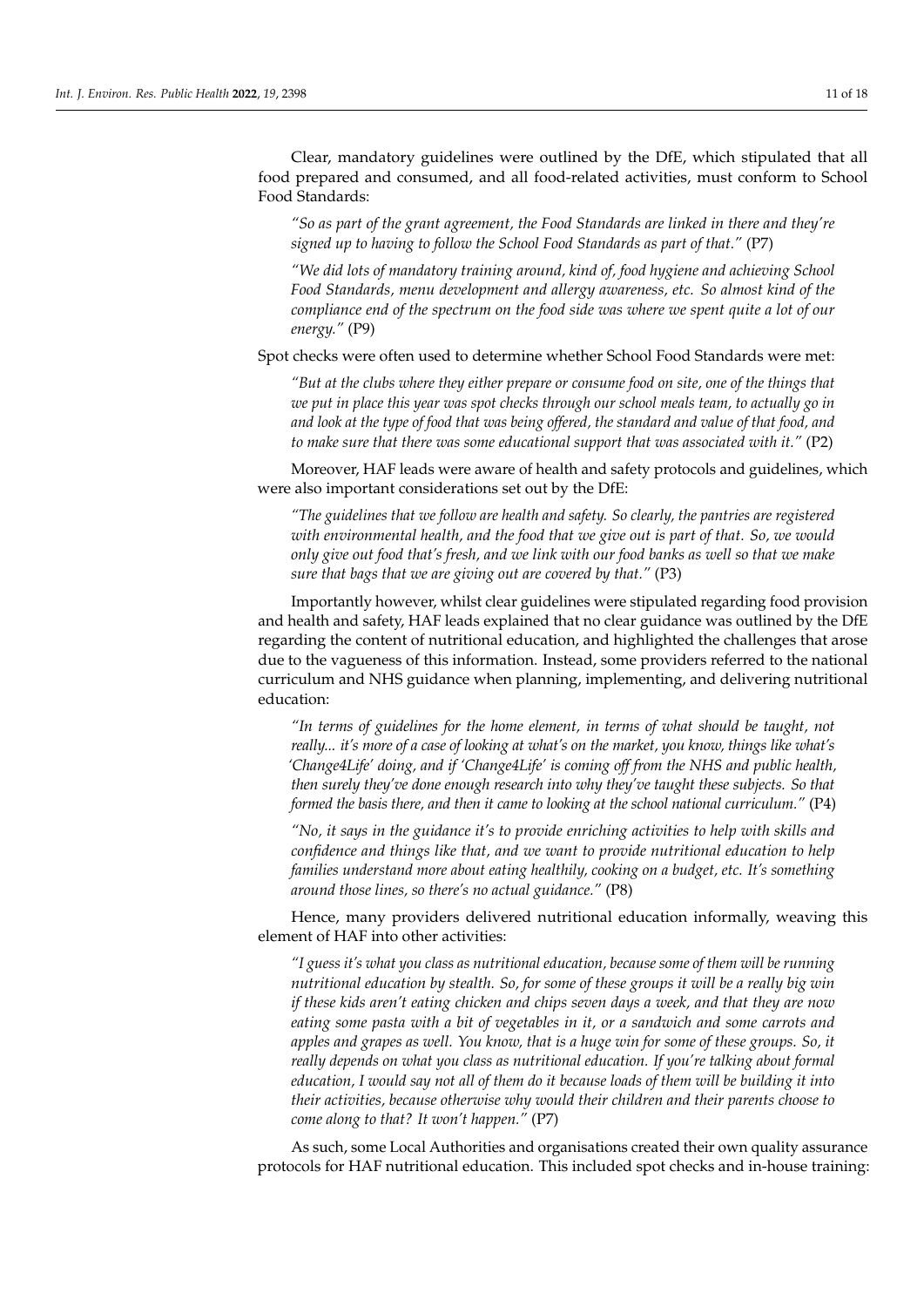*"We don't just let them do it. So, somebody goes in on a regular basis. There's a coordinator for each of the areas, and they go in and they report back and send photos on what's happening. So, it's a monitoring system* . . . *"* (P3)

However, other HAF leads explained that nutritional education was not a main priority in the delivery of their HAF programme in 2021, with seven of the HAF leads referring to the vagueness of the DfE's guidelines on nutritional education, alongside the complexity of implementing this element of the HAF programme within a short time-frame:

*"I think it's been well recognised from the outset, I think from an operational delivery point of view, it's been something that if I'm really honest, we've been conscious of, but its probably took us some time to really get our heads around in terms of how you deliver a really great programme."* (P2)

*"I think we can be really honest now in our reflection of the nutritional education side of the programme, that it was quite weak because we didn't put emphasis on it. I think we have to be really honest and not challenging our providers too much because we didn't put the emphasis on that as an outcome that we were looking for them to achieve. I think probably even when we consider the guidance document that was shared with providers ahead of HAF grant applications, there wasn't a huge focus on nutritional education and associated outcomes. It was very much around the School Food Standards side of the programme."* (P9)

## *3.4. Theme 4: The Perceived Impacts of HAF Nutritional Education*

Three sub-themes were identified regarding the perceived impacts of nutritional education: improved cooking confidence and competence; enhanced willingness to try new foods; and, better understanding of sustainability, environmental impacts, and food provenance.

#### 3.4.1. Improved Cooking Confidence and Competence

The practical experiences involved in face-to-face nutritional education sessions and within the take-home recipe boxes, such as preparing ingredients and cooking, were perceived to improve the confidence and competence of families regarding their cooking ability:

*"They were more relaxed I think and more relaxed around lunch time and more confident after the sessions, you know* . . . *"* (P6)

*"Some of this was about cooking with confidence, so a lot of the families that didn't have the confidence to cook or to step outside of their usual group of meals that they would cook. So it was about providing them with the recipe cards and all of the resources that would enable them to try and cook those things, but encouraging them to do that, if time allowed, as a family, so it became a family activity."* (P7)

Through participation in nutritional education, families became familiar with novel ingredients and kitchen equipment, and gained the skills required for food preparation. HAF leads perceived this as a beneficial method of improving families' competence and confidence in preparing and tasting novel foods, which were transferrable skills they could use in their everyday lives:

*"But having the parents and sometimes the grandparents there, was key—because if kids come home with a bag of food, parents will say, well if they're not used to cooking from scratch, they'll say 'what am I going to do with that?'. But instead, in this case, at lunchtime they had this delicious meal and I was showing them how to make it, so it was less foreign."* (P6)

## 3.4.2. Enhanced Willingness to Try New Foods

Nutritional education sessions additionally allowed for a hands-on, practical experience with food preparation and cooking within a low-risk environment that supported children and parents to try novel foods. HAF leads were mindful that for many families,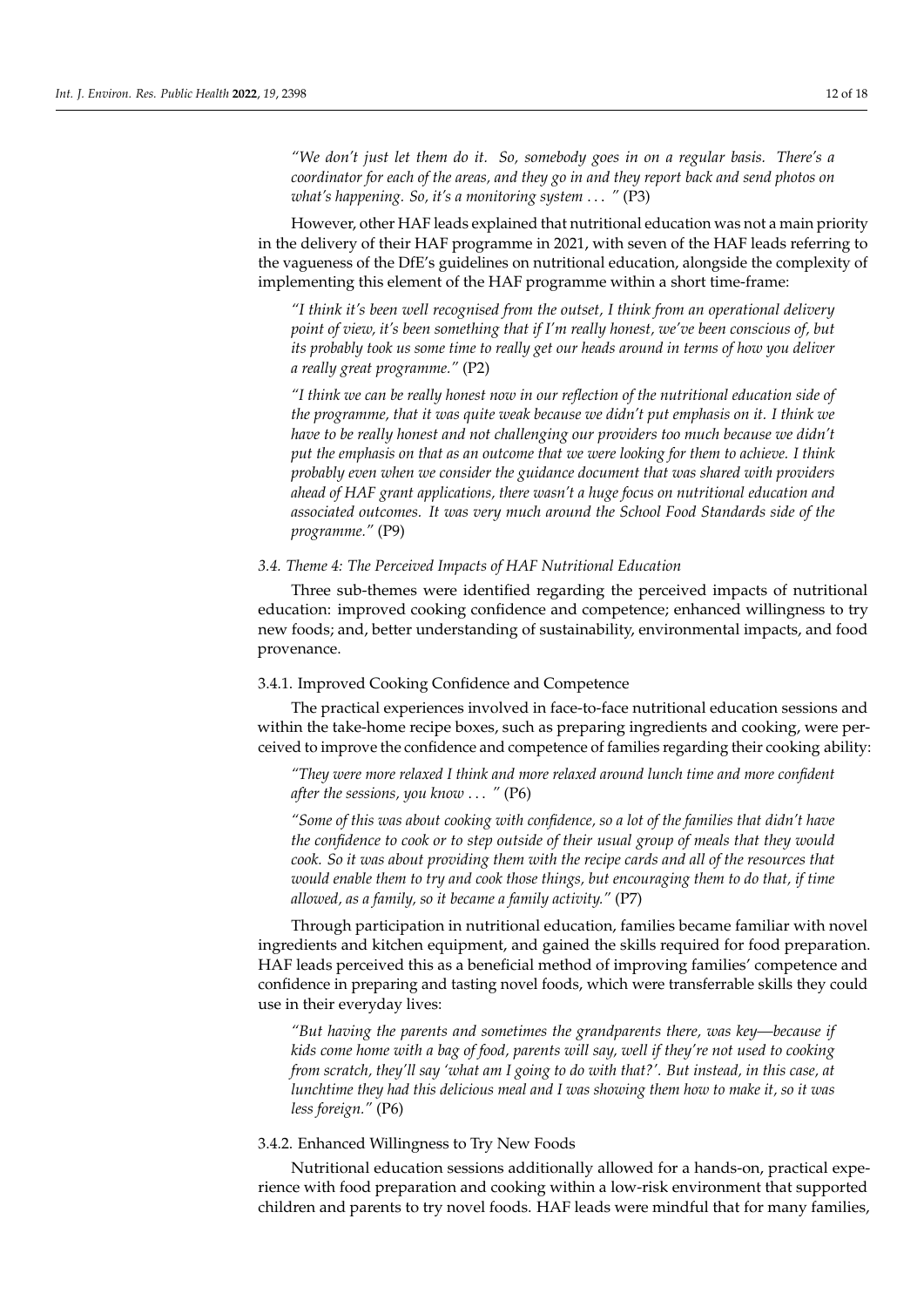involving children in the kitchen and cooking unfamiliar meals at home is often a risk, due to possible food waste and spoilage which they cannot afford, thus potentially limiting the range of foods they have tried. HAF leads stated that the nutritional education sessions, which provide families an opportunity to experience and practice skills without monetary risk, empowered children and parents to engage in the sessions, and afforded families food-related experiences, which they may otherwise not have encountered:

*"I know from my experiences of working with families for many years who are at risk of, or in food insecurity, that sometimes in those households parents don't feel confident having their children in the kitchen because of the risk of spoilage, waste, all sorts of issues related basically to the loss of money. And so as cooking is deemed a fairly high risk activity, it can be those children from families who are in food insecurity who miss out on that. So this offers the families, and the children, an opportunity to do that together risk-free, or risk-free in a monetary sense, and it also offers those families who, again may not have very much money to buy new foods and try it, again that offers no risks through wastage and spoilage, and it gives them an opportunity to try recipes and try new foods that they wouldn't have otherwise, risk-free from a monetary perspective."* (P1)

*"So at home, if you are living with food insecurity and you don't have disposable income to spare, you're not likely to go out and buy a load of random ingredients you haven't had before, just in case the child doesn't like it or it gets wasted. So we try to make our sessions as open as possible, so that they can have that experience. So in term-time that's in nurseries, but during the HAF it was during the food sessions."* (P5)

HAF leads perceived a positive shift in children's willingness to try new foods through attendance at the sessions. In addition to the financially low-risk environment, leads suggested that vicarious learning, through observing and modelling peers during the sessions, may have also played a role in influencing these changes:

*"They would eat with their peers, they would see what their peers were eating and you could provide more positive reinforcement to them to be eating healthy meals and trying things that they haven't tried before, and changing their eating habits. And we would always have parents and carers saying 'Oh I've tried to get them to eat this stuff at home they won't, it's great now they're coming home asking for it' so that's always great to hear."* (P7)

# 3.4.3. Better Understanding of Sustainability, Environmental Impacts, and Food Provenance

Leads believed that sessions that involved growing and harvesting increased families' awareness of food sustainability, environmental impacts, and food provenance, and perceived this to play a role in influencing children's willingness to try new foods:

*"We also have a number of community organisations, more each year, that are actually growing foods and then the children are involved in growing that food, harvesting that food, preparing that food and then eating that food. And again, I think that's a really important way, particularly in terms of fresh fruit and vegetables, of getting children and young people really engaged and interested in eating fresh fruit and vegetables that they ordinarily wouldn't eat."* (P7)

Similarly, including information about sustainability, environmental impacts, and food provenance on cards, leaflets, or in group discussions allowed families to contextualise their food and educated them about environmentally friendly and sustainable ingredients, which are both healthy and nutritious:

*"So, the reason that we include environmental information on the cards is because we want to give young people and their families an opportunity to contextualise the food that they are eating, and indeed any food that they are eating, and we think it's a really good opportunity to support young people to understand a little bit more about the links between food and the environment."* (P1)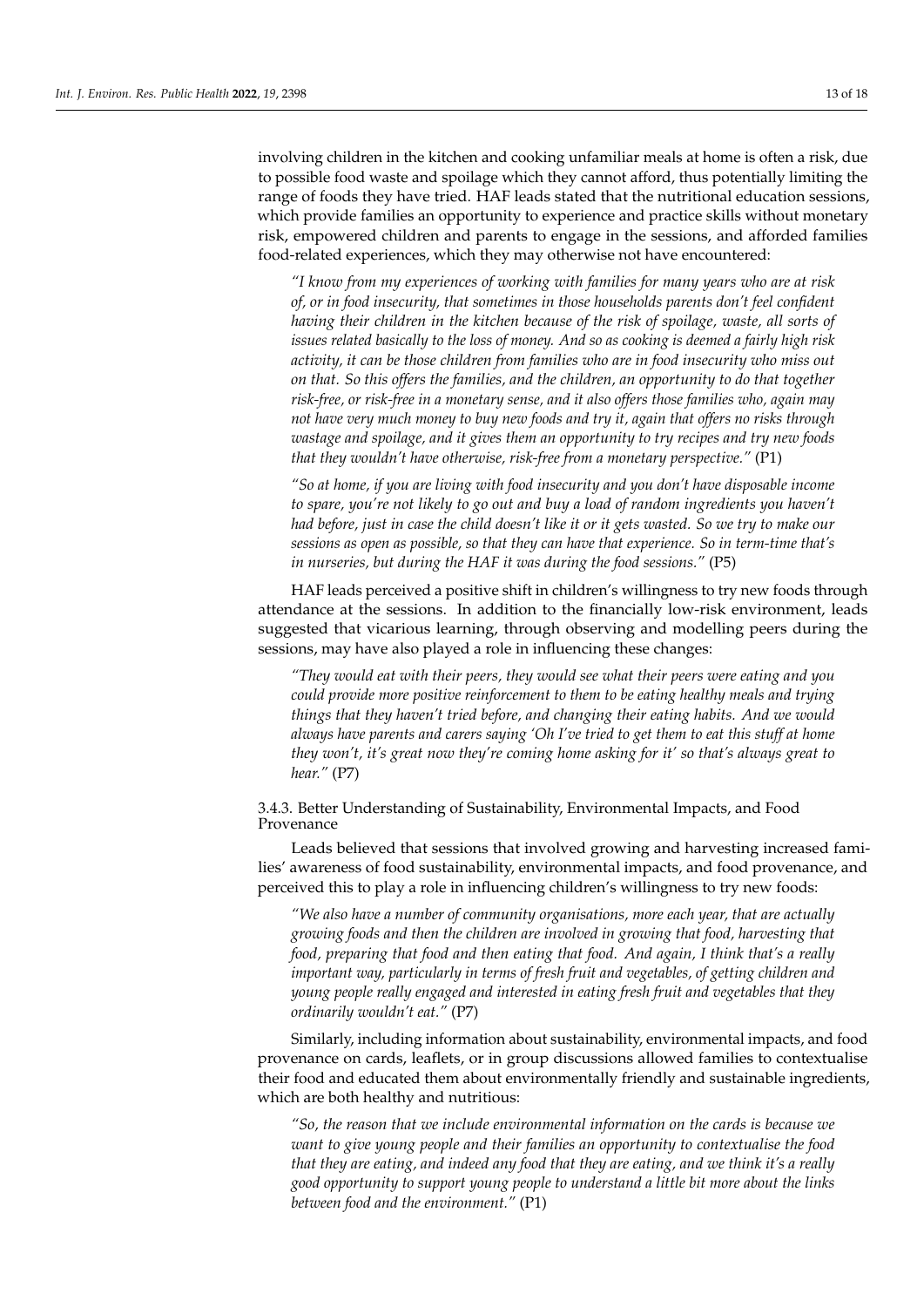# **4. Discussion**

Whilst the DfE quality standards framework broadly outlines the mandatory inclusion of nutritional education in HAF programmes delivered across all 151 higher-tier Local Authorities in England, to the authors' knowledge, no research has yet explored this element of HAF. This study, therefore, explored the implementation, delivery, perceived facilitators, barriers, and impacts of HAF nutritional education through qualitative interviews with 11 HAF leads from across eight Local Authorities in England. In this section, we will firstly present the overall findings regarding modes of nutritional education delivery, highlight key themes with reference to existing literature, and suggest practical considerations for both implementation and delivery.

Overall, the findings of the current study demonstrate that nutritional education (as defined by the DfE's HAF guidance) is not delivered in a uniform manner, both across and within Local Authorities, with three main modes of delivery identified: face-to-face, take-home, and online. Local flexibility may be an advantage as it provides flexibility in delivery to utilise local assets (e.g., staff expertise, venues) and empower local community organisations, within a particular context, such as during the coronavirus pandemic. However, it may also lead to patchy coverage, especially in areas where there is a lack of facilities and staff expertise. Moreover, HAF leads highlighted the coronavirus pandemic as a potential challenge for the delivery of face-to-face cooking sessions through these contingency methods in colder weather, and outlined concerns regarding their adherence to health and safety guidance if these restrictions remained a barrier to using indoor facilities in future.

However, the DfE website suggests that nutritional education sessions should be delivered face-to-face at HAF programmes, and numerous research studies lend support to hands-on, practical involvement in food preparation and cooking [\[16,](#page-17-2)[24\]](#page-17-10). Furthermore, there is a paucity of peer-reviewed research supporting the effectiveness of take-home and online delivery methods against outcomes such as cooking competence and the willingness to try new foods. For all modes of delivery, the overarching aims of nutritional education were to equip families with skills and knowledge that promote food-related independence, to signpost families to relevant support services, and to provide food and lifestyle related education in a fun and engaging way. Indeed, HAF leads explained that they delivered more than simply 'nutritional' education, and instead involved a range of food-related information, to improve families' overall food literacy. This is promising as prior research has shown that school-based nutritional education interventions, which similarly demonstrate a whole-school approach are beneficial for improving a range of outcomes, including wellbeing, dietary intake, and cooking competence and confidence [\[18\]](#page-17-4). Moreover, the fact that providers considered food literacy to be additional to nutritional education suggests that some providers may have produced their own working definition of what they consider nutritional education.

Many HAF leads highlighted a preference for face-to-face nutritional education that provides supervised access to nutritious food on-site and facilitates hands-on, experiential learning, such as growing and harvesting ingredients, as well as preparing and cooking meals, in a social context. Often, families participated in these experiences together, as well as alongside holiday club staff and other families who also attended. Importantly, face-to-face sessions additionally allowed for families to become immersed in multi-sensory experiences with food, including tasting, smelling, and touching often unfamiliar ingredients, which prior research has demonstrated to be successful in other contexts [\[25,](#page-17-11)[26\]](#page-17-12). Multi-sensory exposure has been found to increase children's willingness to try and taste vegetables [\[27\]](#page-17-13), and similarly, HAF leads highlighted that these multi-sensory sessions were extremely engaging, and perceived participation to enhance families' willingness to try the foods involved. Thus, incorporating sensory education may be an important consideration for all providers in future HAF delivery.

Supplementary to the face-to-face sessions, some programmes delivered nutritional education online. Websites, which included resources such as recipes, tips, and online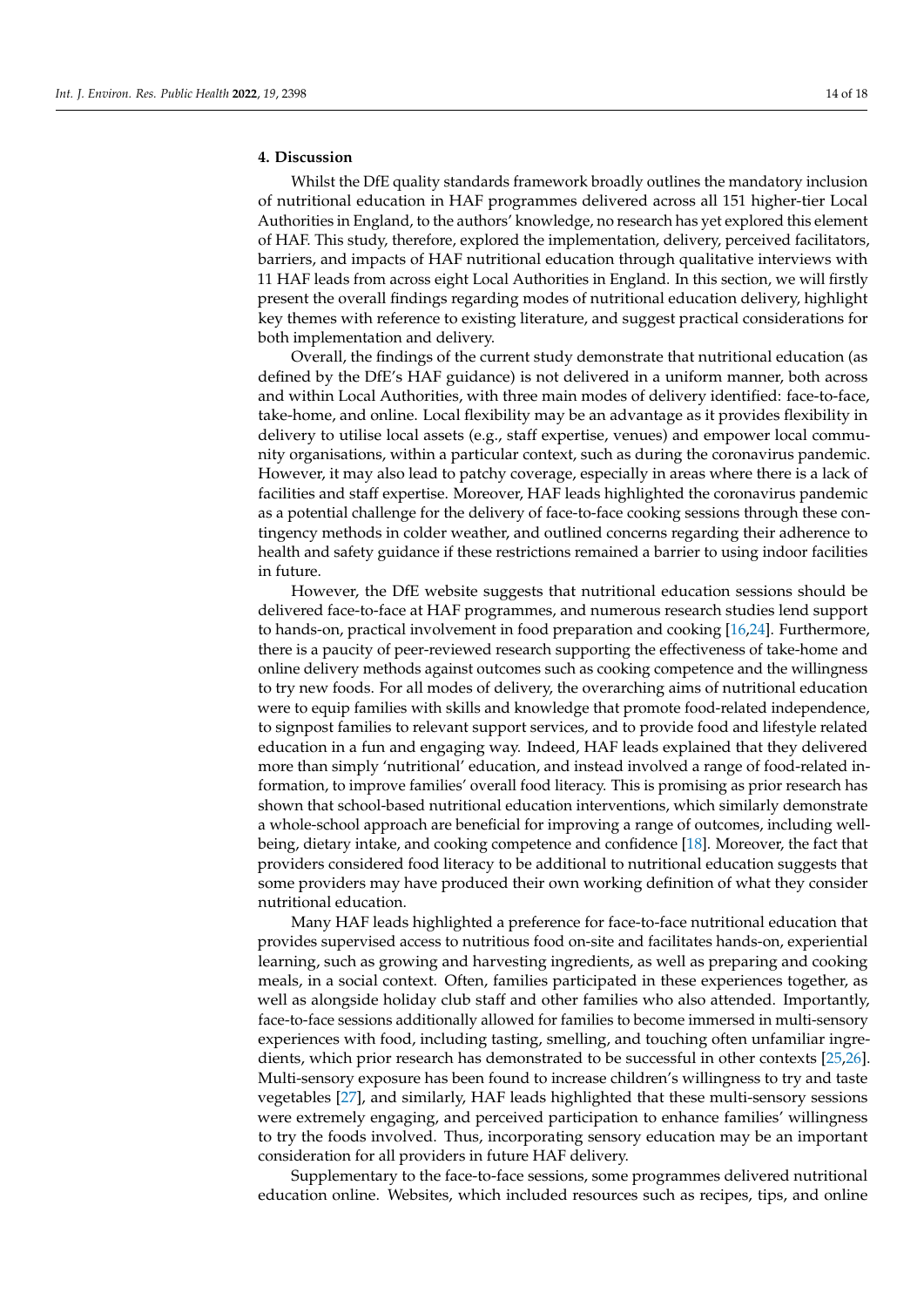cooking tutorials were used by some providers to facilitate the educational element of takehome recipe boxes and food parcels. Others utilised online delivery by involving families in food and lifestyle related games, which have been shown to enhance engagement and improve nutritional knowledge in other food-related contexts [\[28\]](#page-17-14). Despite the perceived benefits of nutritional education, however, digital literacy and digital exclusion should be considered by providers if any element of nutritional education within HAF is delivered online. The coronavirus pandemic has widened the already prevalent digital divide in the UK, where the likelihood of having at-home internet access increases with higher income [\[29\]](#page-17-15). Especially if the coronavirus pandemic results in hybrid provision in the future, where some activities may be face-to-face and others delivered online, this is an important consideration to ensure that all families can access the provision that they require.

Furthermore, this remote method of education omitted hands-on practical food experiences, and further research is therefore required to investigate the efficacy of this method against a number of outcome measures, such as dietary behaviour change and health literacy. Nevertheless, HAF leads perceived participation in all modes of nutritional education delivery as beneficial in increasing families' familiarity with novel ingredients and skills, and subsequently improving dietary habits, cooking competence, and confidence. Indeed, prior research has similarly found an association between exposure and consumption, and that even mere exposure to unfamiliar target foods can increase the willingness to try them [\[30\]](#page-17-16), supporting the perceived impacts of participation in the sessions, as highlighted by HAF leads. Moreover, previous school-based research has similarly demonstrated improved dietary intake, and cooking competence and confidence following attendance at chef-led cooking interventions [\[16,](#page-17-2)[31\]](#page-17-17), which are similar modes of delivery as those used within the HAF face-to-face and online cooking tutorials.

Although take-home and remote modes of delivery omit the social element of face-toface sessions with peers, family members may still participate with one another within the home. Due to the financial risk involved in wasting or spoiling ingredients when cooking with children who are inexperienced, this social activity may otherwise not be possible for many families facing household food insecurity. As such, HAF leads explained that providers often further facilitate the social element of HAF by providing a whole family and whole community approach to nutritional education, often extending provision to allow families who are not in receipt of free school meals during term-time to participate; thus affording families food-related social experiences, which they otherwise may not encounter. Moreover, leads explained the importance of a whole-family approach as a way of engaging with the household budget holder and to support decision makers in shopping for nutritious food; whilst upskilling parents to prepare and cook a wide range of healthy but affordable meals. Including information about food provenance, sustainability, and environmental impacts may provide a further tool to engage young people in sessions and may lead to positive impacts beyond dietary behaviours. Indeed, psychological theory demonstrates that enhanced knowledge of a phenomenon can result in changed behaviour, and the family system has an active role in influencing children's eating habits [\[32\]](#page-17-18). Through involvement in whole-family education sessions, all family members can subsequently obtain an awareness of any necessary food-related behaviour changes for a healthy lifestyle, as well as an understanding of issues such as sustainability and environmental impacts. Additionally, based on Evaluative Conditioning Theory [\[33](#page-17-19)[,34\]](#page-17-20), the social element of participating in nutritional education with peers or family can create a positive association with food, alongside facilitating vicarious learning, and has previously been found to improve dietary habits and a range of psychosocial factors, including cooking confidence and self-efficacy, for both the children and parents involved [\[34\]](#page-17-20). Hence, adopting a wholefamily approach may be an important consideration for the implementation and delivery of these sessions at the local level.

Further considerations are required regarding the facilities and skills that families can access at home, especially where the level of support and resources provided at faceto-face HAF clubs is unavailable [\[35\]](#page-17-21). Individual, household, and community factors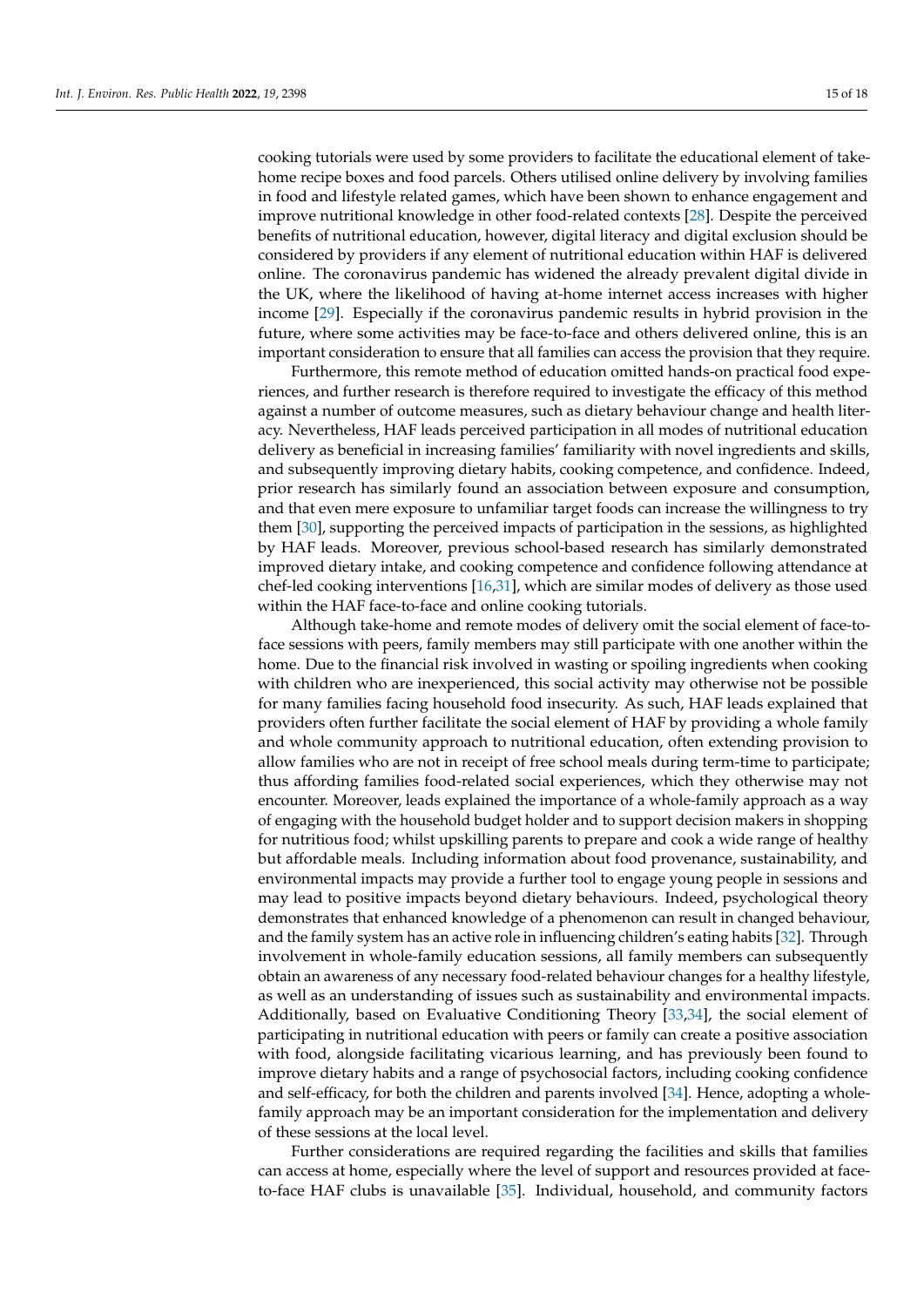such as health literacy, language skills, household cooking facilities, food deserts, and household income should not result in families being excluded from accessing the full range of HAF nutritional education resources. For example, families may be unable to afford to buy ingredients, or lack access to kitchen equipment and facilities at home that were used during face-to-face sessions. Indeed, leads highlighted that whilst providing novel ingredients for nutritional education may be engaging for the families, the longevity of the perceived influence of this inclusion may be limited if the ingredients are not affordable for households. Hence, poverty proofing provision, through considering these implications in the planning, implementation, and delivery of nutritional education is vital for both the efficacy and sustainability of this part of the HAF programme. HAF providers should facilitate optimum standards of nutritional education that all families, regardless of background, may continue to use in their lives outside of HAF.

Similarly, Local Authorities should consider the venues and facilities available to deliver face-to-face sessions, with school kitchens depicted by HAF leads as the most suitable venue for delivering nutritional education during school holiday periods. However, leads also highlighted the challenges that often arise when trying to secure these facilities. Although there are many examples of innovative practice, such as cooking outside on portable stoves, making fruit smoothies, community sports pop-ups and preparing cold meals, these are unlikely to be long-term solutions to this issue, and may have implications for the consistency and standard of nutritional education at HAF programmes across England.

Importantly, leads highlighted a lack of DfE guidance surrounding the content for nutritional education with many leads expressing concerns surrounding consistency across and within Local Authorities. Hence, some Local Authorities implemented their own quality assurance procedures to manage this process at a local level. Whilst HAF leads reported that families used the take-home food boxes to participate in home cooking activities, further evaluation is required to investigate whether adults, and children, use these boxes for these activities, what learning occurs, and other further impacts (e.g., improved dietary intake). Possible evaluations could use digital ethnography or selfreported questionnaires. Despite these challenges, all HAF leads were enthusiastic and about providing nutritional education to children and families and displayed overarching positivity regarding this element of the programme. Based on knowledge of the perceived impacts that the nutritional education element of HAF offers, we suggest that the DfE considers conducting a process and impact evaluation of the different modes of delivery to determine which are most effective, under which contexts, and why. These findings would enable the DfE to provide more detailed guidance to Local Authorities on the nutritional education element of HAF within the quality standards framework. Furthermore, we suggest that local monitoring of implementation and delivery is required, to support improved service provision, to ensure daily provision, and shared learning across Local Authorities and holiday clubs.

#### **5. Conclusions**

The current study provides novel insight into the various modes used for the implementation and delivery of nutritional education by Local Authorities, as well as highlighting the perceived facilitators, barriers, and impacts of this element of HAF. A limitation of the current study is that we purposively sampled HAF leads from across eight Local Authorities, and this may not provide a representative picture of nutritional education across England. By sampling through the HAF Alliance, leads had vast experience and involvement with holiday clubs, or HAF through the pilot phase. Whilst the HAF leads interviewed did not highlight challenges surrounding family engagement and uptake of the nutritional education sessions, this may not necessarily be the case for Local Authorities with less experience. Nevertheless, the findings of the current study raise numerous important issues relating to policy and practice of delivering nutritional education within the HAF programme. To the authors' knowledge, this is the first study to explore this mandatory element of HAF. Given sampling limitations, we suggest that future research aims to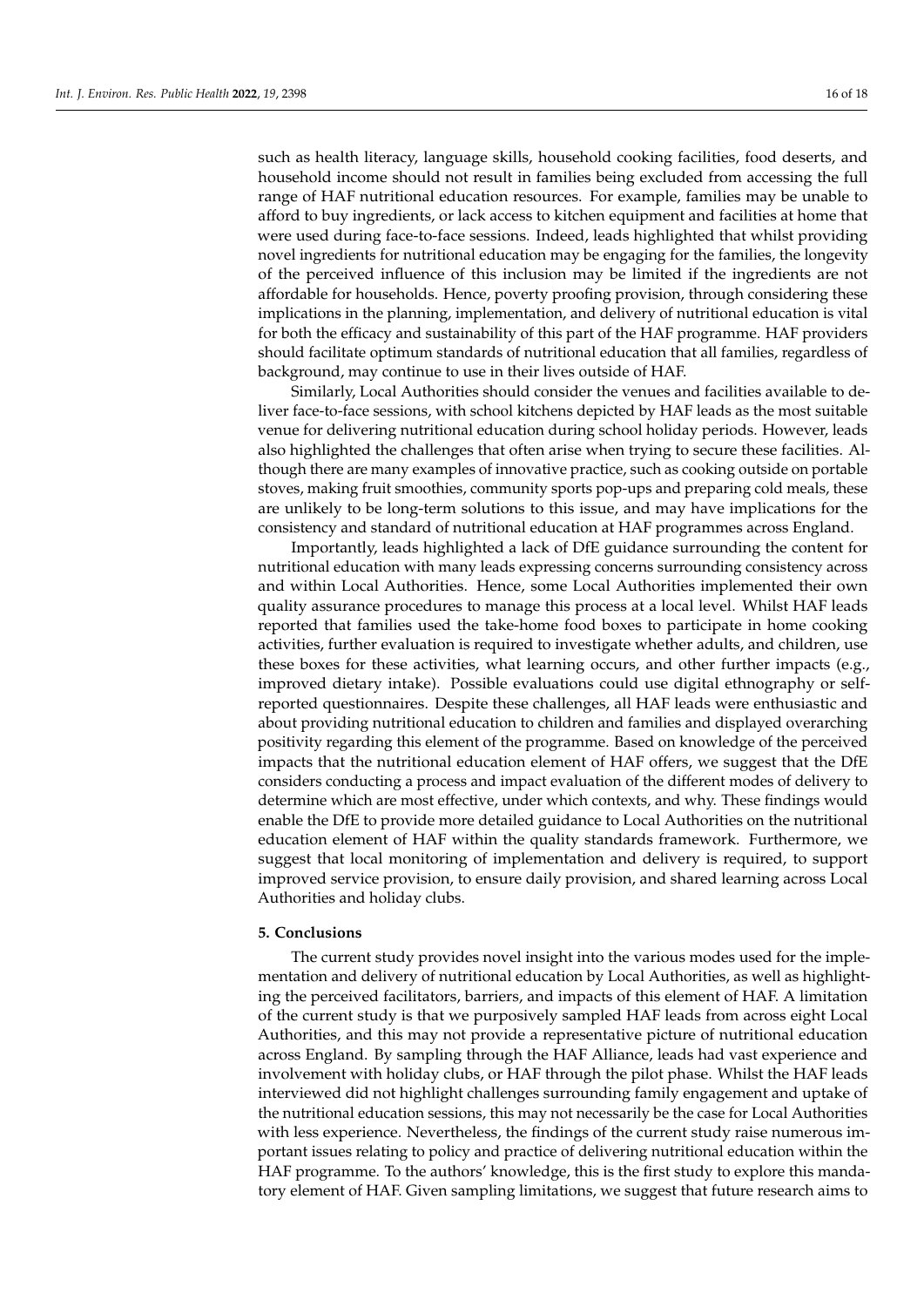obtain a national picture of how nutritional education is implemented and delivered across the HAF programme in England, which modes of delivery prove most effective against numerous outcome measures, and importantly, how nutritional education is delivered by holiday clubs themselves. The qualitative findings presented should help guide the focus of any such research efforts.

**Author Contributions:** Conceptualization, E.K.R. and M.A.D.; Methodology, E.K.R. and M.A.D.; Formal analysis, E.K.R.; Investigation, E.K.R. and M.A.D.; Resources, E.K.R. and M.A.D.; Data curation, E.K.R.; Writing—original draft preparation, E.K.R. and M.A.D.; Writing—review and editing, E.K.R., J.S., P.B.S., and M.A.D.; Visualization, E.K.R. and M.A.D.; Supervision, M.A.D. and P.B.S.; Project administration, E.K.R. and M.A.D.; Funding acquisition, E.K.R. and M.A.D. All authors have read and agreed to the published version of the manuscript.

**Funding:** This research was internally funded by Northumbria University as part of a Research Development Funded PhD programme of study.

**Institutional Review Board Statement:** The study was conducted according to the guidelines of the Declaration of Helsinki, and approved by the Institutional Ethics Committee of Northumbria University (reference no: 33856 and date of approval: 12 July 2021).

**Informed Consent Statement:** Informed consent was obtained from all subjects involved in the study.

**Data Availability Statement:** To request access to the data, please contact the corresponding author. The data are not publicly available to prevent identification of participants.

**Acknowledgments:** The authors would like to thank all Local Authorities and HAF leads who participated in the research.

**Conflicts of Interest:** The authors declare no conflict of interest. The funders had no role in the design of the study; in the collection, analyses, or interpretation of data; in the writing of the manuscript, or in the decision to publish the results.

#### **References**

- <span id="page-16-0"></span>1. Free School Meals: Autumn Term. Available online: [https://explore-education-statistics.service.gov.uk/find-statistics/free](https://explore-education-statistics.service.gov.uk/find-statistics/free-school-meals-autumn-term/2020-21-autumn-term)[school-meals-autumn-term/2020-21-autumn-term](https://explore-education-statistics.service.gov.uk/find-statistics/free-school-meals-autumn-term/2020-21-autumn-term) (accessed on 13 December 2021).
- <span id="page-16-1"></span>2. The Food Foundation. Available online: <https://foodfoundation.org.uk/publications> (accessed on 13 December 2021).
- <span id="page-16-2"></span>3. Shinwell, J.; Defeyter, M.A. Food Insecurity: A Constant Factor in the Lives of Low-Income Families in Scotland and England. *Front. Public Health* **2021**, *9*, 588254. [\[CrossRef\]](http://doi.org/10.3389/fpubh.2021.588254) [\[PubMed\]](http://www.ncbi.nlm.nih.gov/pubmed/34095040)
- <span id="page-16-3"></span>4. Long, M.A.; Defeyter, M.A.; Stretesky, P.B. *Holiday Hunger in the UK: Local Responses to Childhood Food Insecurity*; Routledge: London, UK, 2021.
- <span id="page-16-4"></span>5. Mann, E.; Long, M.A.; Stretesky, P.B.; Defeyter, M.A. A question of justice: Are holiday clubs serving the most deprived communities in England? *Local Environ.* **2018**, *23*, 1008–1022. [\[CrossRef\]](http://doi.org/10.1080/13549839.2018.1518415)
- <span id="page-16-5"></span>6. Holley, C.E.; Mason, C.; Haycraft, E. Opportunities and challenges arising from holiday clubs tackling children's hunger in the UK: Pilot club leader perspectives. *Nutrients* **2019**, *11*, 1237. [\[CrossRef\]](http://doi.org/10.3390/nu11061237) [\[PubMed\]](http://www.ncbi.nlm.nih.gov/pubmed/31151266)
- <span id="page-16-6"></span>7. Defeyter, M.A.; Stretesky, P.; Sattar, Z.; Crilley, E. Evaluation of 'A Day Out, Not a Handout'. Holiday Provision Programme. Northumbria University: Newcastle, 2018. Available online: [https://children-ne.org.uk/wp-content/uploads/2020/10/A\\_Day\\_](https://children-ne.org.uk/wp-content/uploads/2020/10/A_Day_Out_Not_a_Handout_Final_Report_Northumbria.pdf) [Out\\_Not\\_a\\_Handout\\_Final\\_Report\\_Northumbria.pdf](https://children-ne.org.uk/wp-content/uploads/2020/10/A_Day_Out_Not_a_Handout_Final_Report_Northumbria.pdf) (accessed on 16 January 2022).
- 8. Morgan, K.; Melendez-Torres, G.J.; Bond, A.; Hawkins, J.; Hewitt, G.; Murphy, S.; Moore, G. Socio-economic inequalities in adolescent summer holiday experiences, and mental wellbeing on return to school: Analysis of the school health research network/health behaviour in school-aged children survey in Wales. *Int. J. Environ. Res. Public Health* **2019**, *16*, 1107. [\[CrossRef\]](http://doi.org/10.3390/ijerph16071107)
- <span id="page-16-7"></span>9. Morgan, K.; McConnon, L.; Van Godwin, J.; Hawkins, J.; Bond, A.; Fletcher, A. Use of the school setting during the summer holidays: Mixed-methods evaluation of food and fun clubs in Wales. *J. Sch. Health* **2019**, *89*, 829–838. [\[CrossRef\]](http://doi.org/10.1111/josh.12824) [\[PubMed\]](http://www.ncbi.nlm.nih.gov/pubmed/31353475)
- <span id="page-16-8"></span>10. Long, M.A.; Stretesky, P.B.; Graham, P.L.; Palmer, K.J.; Steinbock, E.; Defeyter, M.A. The impact of holiday clubs on household food insecurity—A pilot study. *Health Soc. Care Community* **2018**, *26*, E261–E269. [\[CrossRef\]](http://doi.org/10.1111/hsc.12507)
- <span id="page-16-9"></span>11. Crilley, E.; Brownlee, I.; Defeyter, M.A. The Diet of Children Attending a Holiday Programme in the UK: Adherence to UK Food-Based Dietary Guidelines and School Food Standards. *Int. J. Environ. Res. Public Health* **2022**, *19*, 55. [\[CrossRef\]](http://doi.org/10.3390/ijerph19010055)
- <span id="page-16-10"></span>12. Shinwell, J. An Investigation of Holiday Club Provision: Impact on Children's Educational Attainment, Nutritional Intake and Wider Family Benefits. Ph.D. Thesis, University of Northumbria at Newcastle, Newcastle-upon-Tyne, UK, 2019.
- <span id="page-16-11"></span>13. GOV.UK Department for Education—Holiday Activities and Food Programme 2021. Available online: [https://www.gov.uk/](https://www.gov.uk/government/publications/holiday-activities-and-food-programme/holiday-activities-and-food-programme-2021) [government/publications/holiday-activities-and-food-programme/holiday-activities-and-food-programme-2021](https://www.gov.uk/government/publications/holiday-activities-and-food-programme/holiday-activities-and-food-programme-2021) (accessed on 13 December 2021).